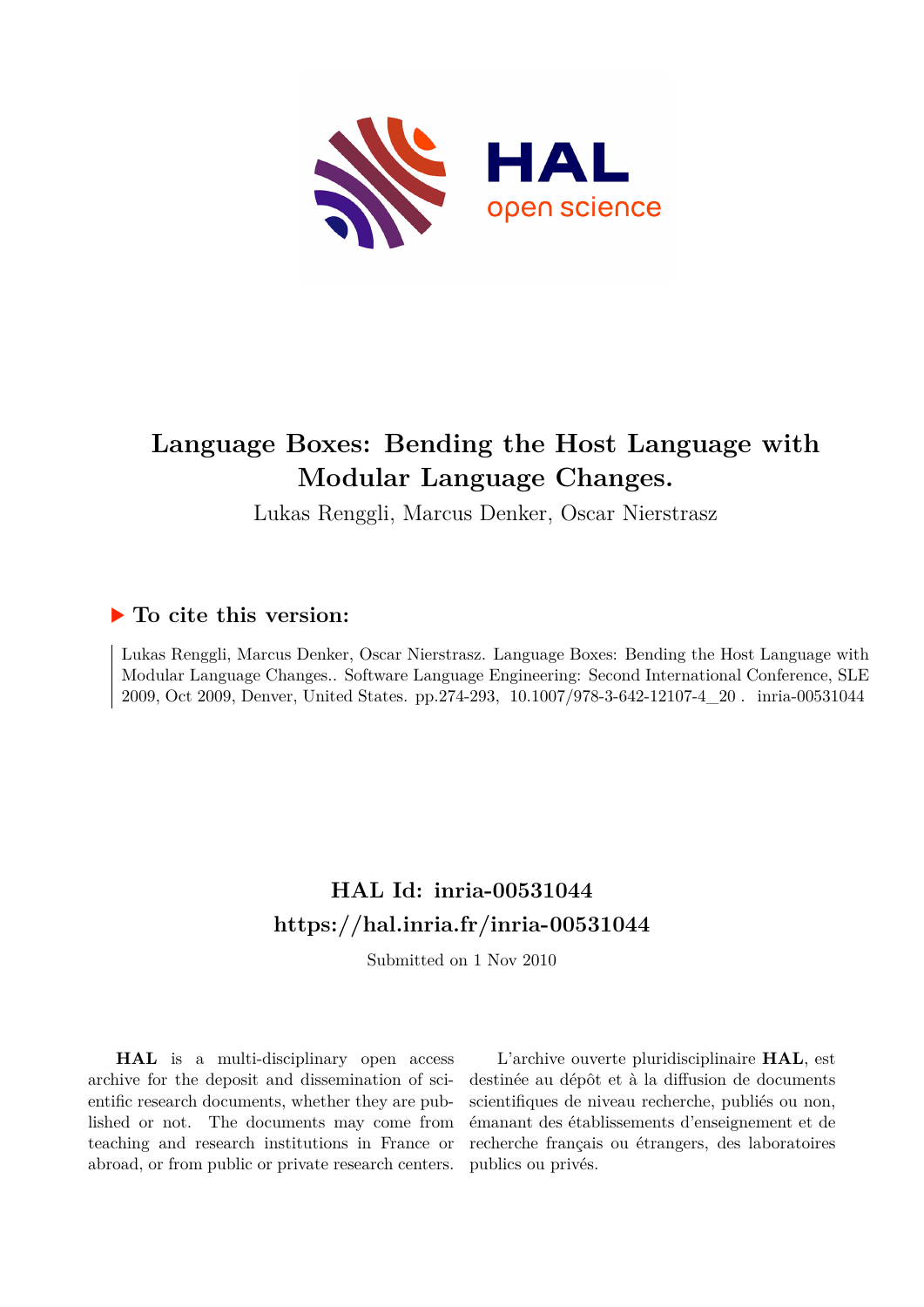# **Language Boxes***<sup>⋆</sup>* **Bending the Host Language with Modular Language Changes**

Lukas Renggli<sup>1</sup>, Marcus Denker<sup>2</sup>, and Oscar Nierstrasz<sup>1</sup>

<sup>1</sup> Software Composition Group, University of Bern, Switzerland *{*renggli,oscar*}*@iam.unibe.ch <sup>2</sup> PLEIAD, University of Chile, Santiago, Chile denker@acm.org

**Abstract.** As domain-specific modeling begins to attract widespread acceptance, pressure is increasing for the development of new domainspecific languages. Unfortunately these DSLs typically conflict with the grammar of the host language, making it difficult to compose hybrid code except at the level of strings; few mechanisms (if any) exist to control the scope of usage of multiple DSLs; and, most seriously, existing host language tools are typically unaware of the DSL extensions, thus hampering the development process. *Language boxes* address these issues by offering a simple, modular mechanism to encapsulate (i) compositional *changes* to the host language, (ii) transformations to address various *concerns* such as compilation and syntax highlighting, and (iii) *scoping* rules to control visibility of fine-grained language extensions. We describe the design and implementation of language boxes, and show with the help of several examples how modular extensions can be introduced to a host language and environment.

# **1 Introduction**

As domain-specific languages (DSLs) [1] are becoming mainstream, pressure is increasing for better development support and close integration with the host language and existing tools. However today's general-purpose mainstream languages lack the possibility to introduce and express domain-specific concerns in a compact and modular way. Repetitive boilerplate code bloats the code base and makes it difficult to maintain and extend a software system. For example, a single addition of a domain-specific language feature requires changes in both the compiler and the editor. Extending a language to support domain-specific additions thus results in crosscutting changes to the language and development environment. Furthermore different language additions should be active at the same time and tightly integrate with each other, without interfering with each other.

*<sup>⋆</sup>* In Software Language Engineering: Second International Conference, SLE 2009, Denver, Colorado, October 5-6, 2009, LNCS 5969, p. 274–293, Springer, 2009.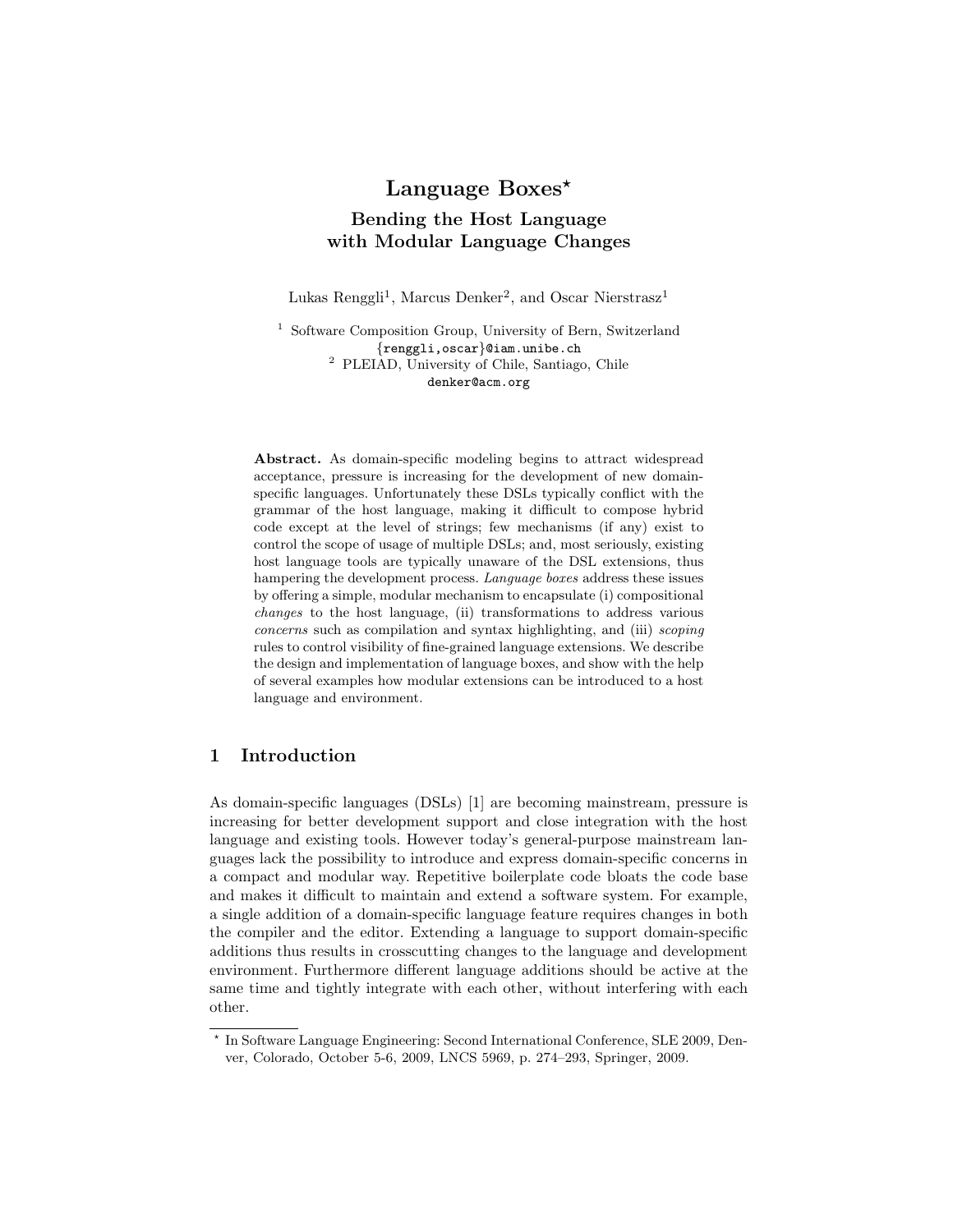*Our approach.* In this paper we present the model of *language boxes* and how to apply the concepts to embedded languages. Language boxes are used to describe and implement language features in a modular way. Our model works on an executable grammar model [2] of the host language. A *language change* is used to specify a composition of this grammar together with the grammar of a different language. *Language concerns* denote a transformation from parse tokens to the abstract syntax tree (AST) nodes of the host language. Other concerns are supported to specify additional behavior of the tools, such as syntax highlighting, contextual menus, error correction or autocompletion. The *language scope* describes the contexts in which the new language features are enabled. Language boxes yield a high-level model to cleanly embed language extensions and language changes into an existing host environment.

*Our contribution.* This paper presents the model and implementation of language boxes, a novel model for language engineering and domain-specific language development. Our contributions are the following:

- **–** We use executable grammars to enable fine-grained language changes, language composition and language re-use.
- **–** We define a composable model of language changes and their transformation to the host language.
- **–** We describe the integration of different language related tools, such as editors and debuggers.
- We propose a scoping mechanism to define when and where different language features are to be active.

*Outline.* This paper is structured as follows: In Section 2 we present a motivating example. In Section 3 we introduce language boxes. Section 4 gives an overview of the implementation identifying the general principles and techniques necessary to build the proposed system. Section 5 shows the implementation in action. Section 6 discusses related work, and Section 7 evaluates and summarizes our approach to introduce new features to an existing language.

## **2 Language Boxes in Practice**

In this section, we demonstrate a simple language extension to motivate our work. As host language we use Smalltalk [3]. Readers unfamiliar with the syntax of Smalltalk might want to read the code examples in the following sections aloud and interpret them as normal sentences. A message send (method invocation) with two arguments is written like this: receiver do: argument1 with: argument2; the name of this message (method) is do:with:. A message send with no arguments is written like this: receiver message. The most important syntactic elements of Smalltalk are the dot to separate statements: statement1 . statement2; square brackets to denote code blocks (anonymous functions): [ statements ]; and single quotes to delimit strings: 'a string'. The caret:  $\hat{ }$ returns the result of the following expression.

The Smalltalk programming language does not include a literal type for regular expressions. Traditionally regular expressions are instantiated by passing a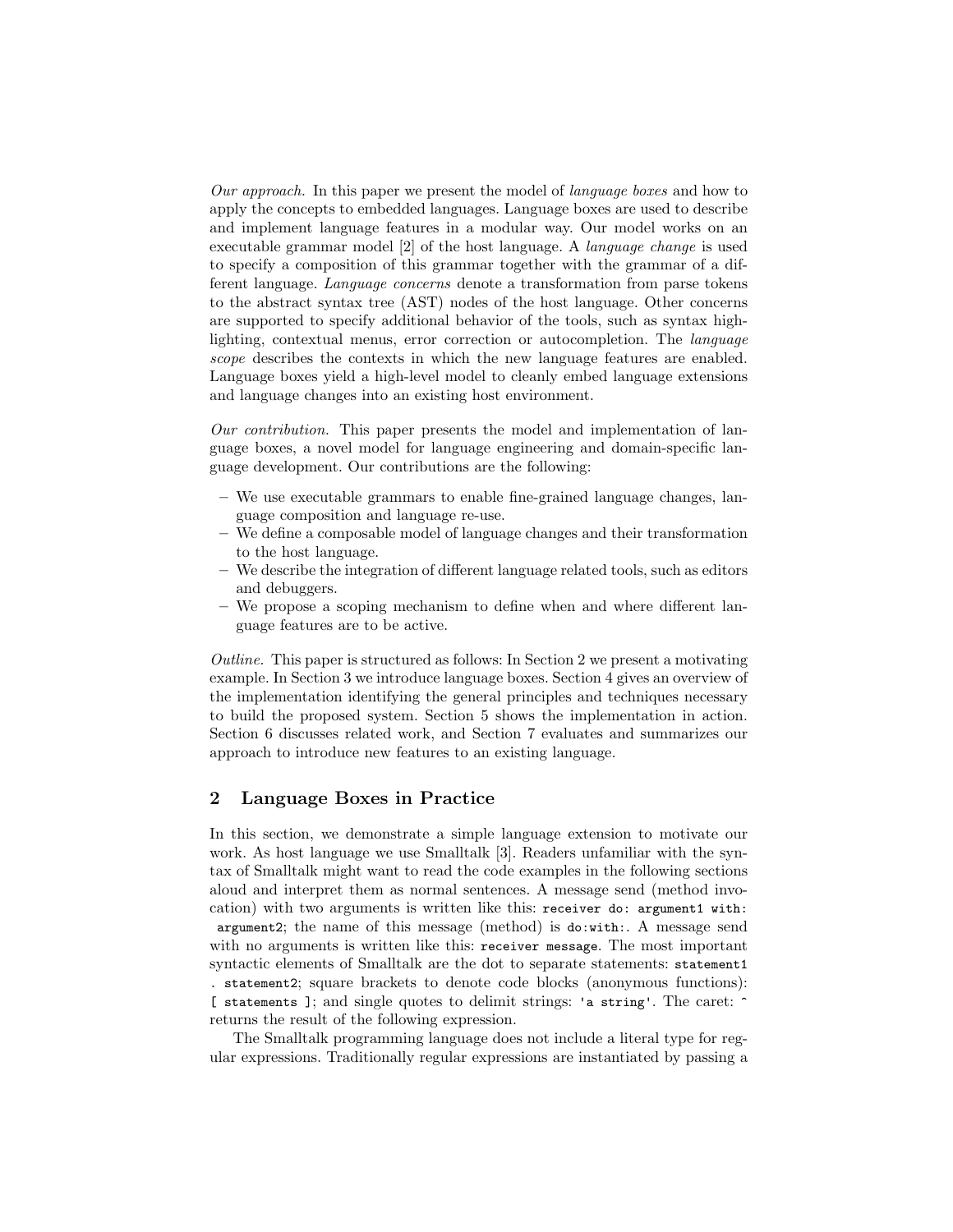string to a constructor method of the class Regexp. To match a sequence of digits one would, for example, write: Regexp on: '\d+'. For developers such lengthy code is repetitive to write. Furthermore, the code is inefficient as the regular expression is parsed and built at run-time. In this section we propose a language extension that adds regular expression literals to the language. This makes a good illustration for our framework, because regular expressions represent an already existing non-trivial domain-specific language that is currently not well integrated into the host system.

A new language box is created by subclassing LanguageBox. We use ordinary methods to define the characteristics of the language extension. In our example we start by creating a new language box called RegexpLanguageBox. We add the method change: returning a change object that determines how to transform the host language grammar.

```
RegexpLanguageBox>>change: aGrammar
   ^ LanguageChange new
      after: aGrammar literal;
      choice: '/' , '/' not star , '/'
```
The first line in bold is the method declaration with class and method name. The returned change specifies that the grammar fragment '/', '/' not star,

'/' is appended as an additional choice after the existing grammar production for literals. aGrammar literal returns the original production used to parse literal values in the host language.

The grammar extension is defined using a DSL for parser combinators, where the comma is used as a sequence operator and strings denote parsers for themselves. '/' not star is a parser that accepts zero or more occurrences of characters other than the slash. In this example the parser accepts any sequence of characters that start and end with the slash delimiter.

The editors, compiler and debugger will automatically pick up the language box and use its change definition to transform the grammar of the host language. Anywhere in the source code where a literal is expected a regular expression with the specified syntax is accepted as well. At this point, the language box does not yet specify any additional behavior for the tools. This means that the compiler would accept code that uses the new language extension, but generate and insert a default null node into the host language AST.

```
RegexpLanguageBox>>compile: aToken
    (Regexp on: aToken string) lift: aToken
```
The above method is a hook method that is automatically called by the compiler to transform the parse tree tokens of the language extension to the host language AST. In our example we instantiate a regular expression object from the token value. The method lift: takes the regular expression object and wraps it into a literal node of the host language. The original token is passed into the literal node to retain the source mapping for the debugger.

Expressions like 'One After 909' =  $\sqrt{d}$  / can now be used and evaluated from anywhere within the system. As depicted in Figure 1 the transformed grammar of the host language parses the source code and uses our custom transformation function compile: as a new production action to transform the input to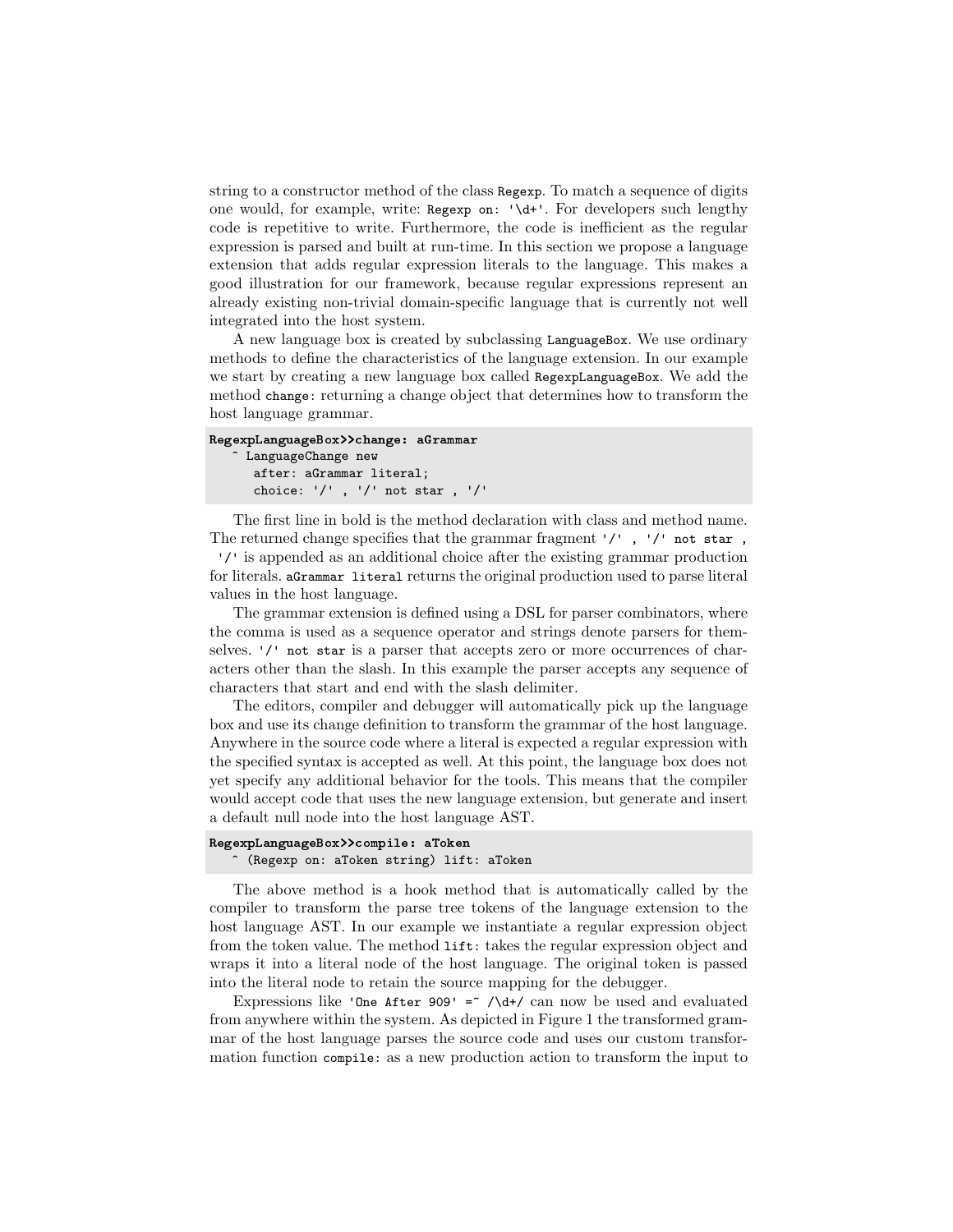

Fig. 1: From the source code to the AST of the host language.

the host AST. Note that  $=\tilde{\ }$  is a matching operator with respect to regular expressions. This operator is not a language extension, but a method implemented in the String class. In this example, the matched sub-string '909' is returned.

The syntax highlighter in the editor recognizes the regular expression syntax as valid, but it still colors the source using the default font style. To change that, we add syntax highlighting instructions to the language box:

```
RegexpLanguageBox>>highlight: aToken
    aToken -> Color orange
```
With only a few lines of code we have demonstrated how to extend the syntax of a general purpose language with a new literal type, how to define the transformation to the host language AST and how to integrate it into editors by customizing the syntax highlighting.

## **3 Language Box Model**

Parser, compiler and associated development tools are usually black boxes. Extending, changing or replacing the default behavior is not easy and thus discouraged. We propose a high-level language model that provides us with fine grained access to the different syntactic elements of the host language without revealing too much of the underlying implementation. Furthermore we provide a set of extension points for the language grammar to allow developers to extend the compiler and available development tools. Language extensions should be open, in the sense that they tightly integrate anywhere in the host language grammar without requiring special syntactical constructs to change between different language extensions.

As depicted in Figure 2 the language box model consists of three parts: In Section 3.1 we introduce the *language change*, which defines how the grammar of the host language is changed. Then in Section 3.2 we explain how *language concerns* customize the behavior of language extensions, such as syntax highlighting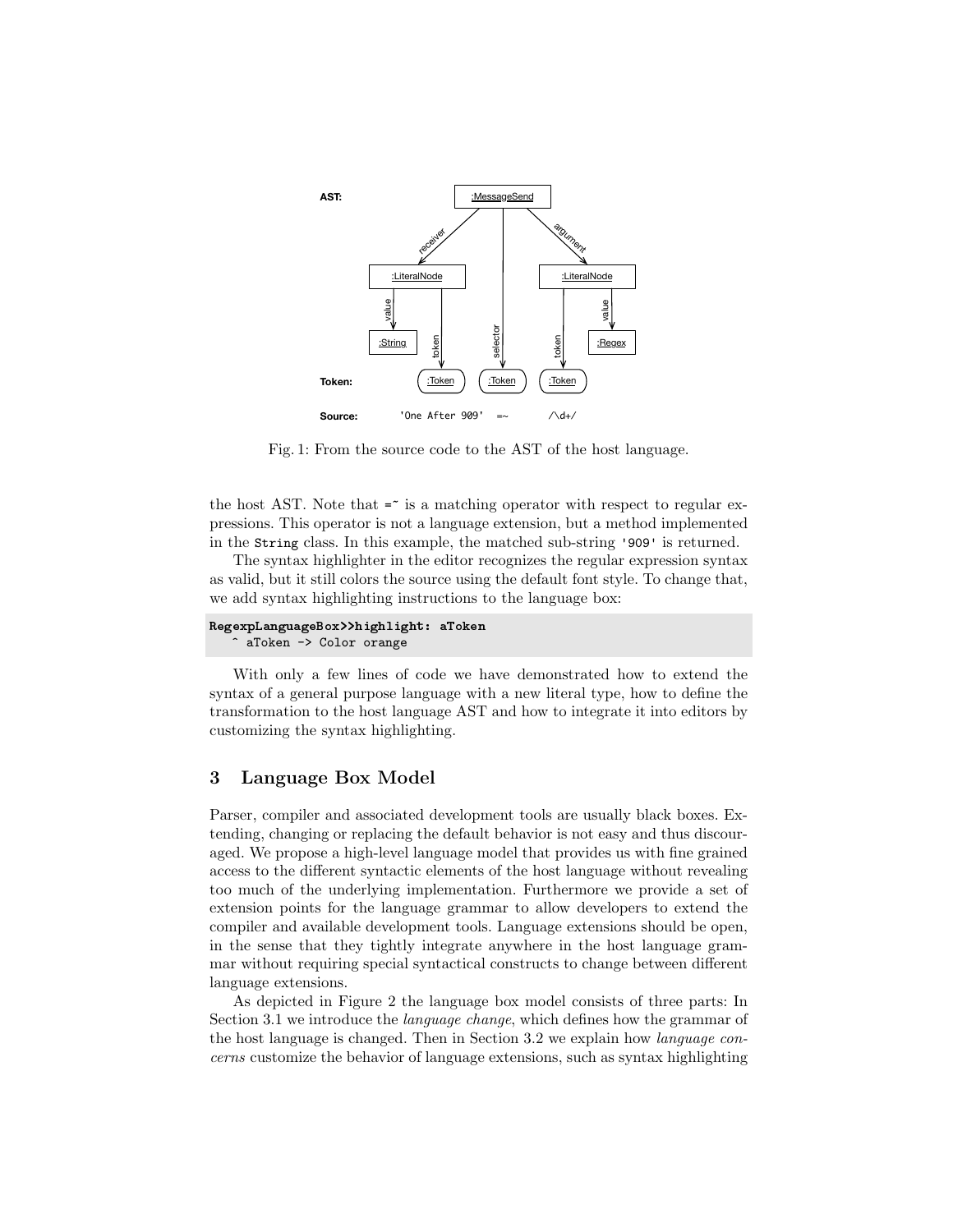

Fig. 2: The interplay of the language box model with the application layer and the development tools.

or menu actions. Finally in Section 3.3 we discuss the *language scope*, which is used to restrict the effect of a language box to certain parts of the application code.

#### **3.1 Language Change**

The language change is used to encapsulate the change applied to the grammar of the host language. In our case the language extension is defined using a grammar fragment and a specification of how this fragment is composed with the grammar of the host language.

In Section 2 we added a new regular expression literal as an additional choice to the existing literals. This means the host language grammar rule was changed from

```
Literal ::= String / Number / Boolean
to
```
Literal ::= String / Number / Boolean / Regexp

where Regexp was defined as Regexp ::= '/', '/' not star, '/'. In addition to appending to the end of a choice, we also support various other composition strategies to combine the grammar of the host language and the new grammar fragment. These composition strategies are listed in Table 1.

An important property of the language change is that the grammar that is composed into the host language might reference other productions from the existing grammar. This allows language designers to reuse existing features of the host language and closely integrate existing syntax with the language extension. Depending on the host language production we can decide to change the language box to replace the complete host language with a new grammar (for example when the start production of the grammar is replaced), or just to change subtle features (for example when adding a new literal type).

While the inserted grammar fragment in our initial example was intentionally chosen to be trivial, it is possible to compose arbitrary complex grammars using the given composition strategies. Furthermore multiple composition strategies can be defined in the same language box, as we will demonstrate in Section 5 where Smalltalk and SQL are combined.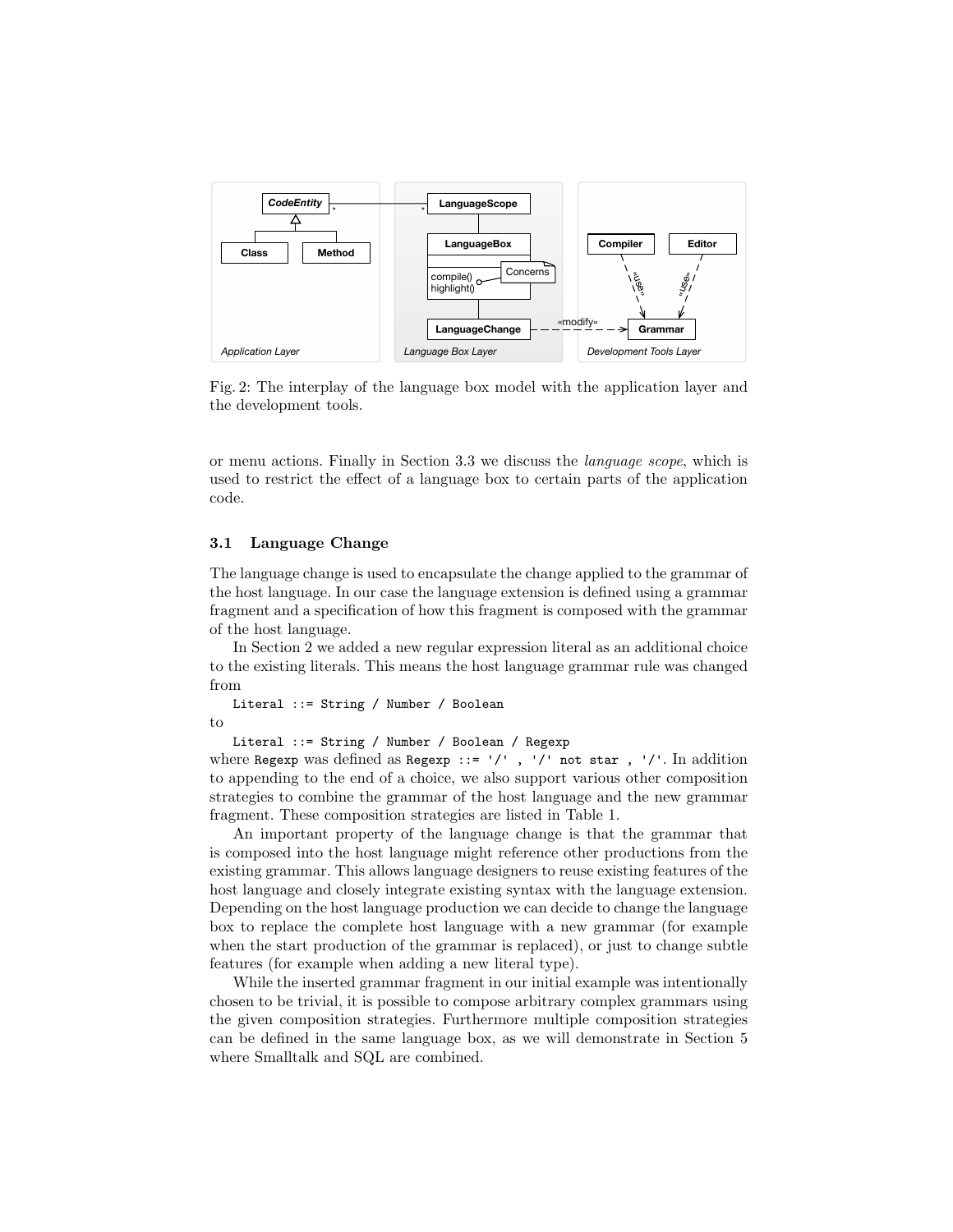| Action  | Composition | Production    |
|---------|-------------|---------------|
| replace |             | $R ::= X$     |
| before  | sequence    | $R ::= X \ A$ |
| after   | sequence    | $R ::= A X$   |
| before  | choice      | $R ::= X / A$ |
| after   | choice      | $R ::= A / X$ |

Table 1: Composition strategies for a grammar rule *R* ::= *A*. *A* is a symbol of the original grammar. *X* is the extending grammar fragment as defined by the language change. *X A* denotes the sequence of *X* and *A*, *X / A* denotes an ordered choice between *X* and *A*.

#### **3.2 Language Concern**

When changing or adding new language features, there are different concerns to integrate into the toolset of the application developers. First and foremost we need to specify a transformation from our language extension to the code representation of the host language. Optionally we might want to closely integrate the language extensions into the existing programming tools, such as editors and debuggers. This is done by adding concerns to the language box such as:

- **– Compilation.** This concern describes the transformation from the AST nodes and parse tree tokens of the language extension to the AST of the host language. We call this process *compilation* because it makes the language extension executable. Subsequently the host language AST is passed into the standard compiler tool-chain that compiles it further down into an efficiently executable representation.
- **– Highlighting.** The syntax highlighter concern annotates the source ranges with color and font information, so that the editor and debugger are able to display properly colored and formatted text. The resulting source ranges and styling information is then passed into the standard editors for display.
- **– Actions.** This concern provides a list of labels and associated actions that are integrated into the standard contextual menu of editors. This allows for context sensitive functionality, such as language specific refactorings. Thus unsuitable actions from the host language or other language extensions are not displayed when the user works in the context of a language extension.

Other concerns can be specified similarly, for example enhanced navigation and search facilities, error correction, code expansion templates, code completion, code folding, or pretty printing.

Concerns are implemented by overriding a default implementation. This facilitates the evolution of new language features, starting from a minimal language box that defines a change to the host grammar only. At a later point the language designer can incrementally add new concerns to make the language integrate more appropriately with the tools. In the introductory example we saw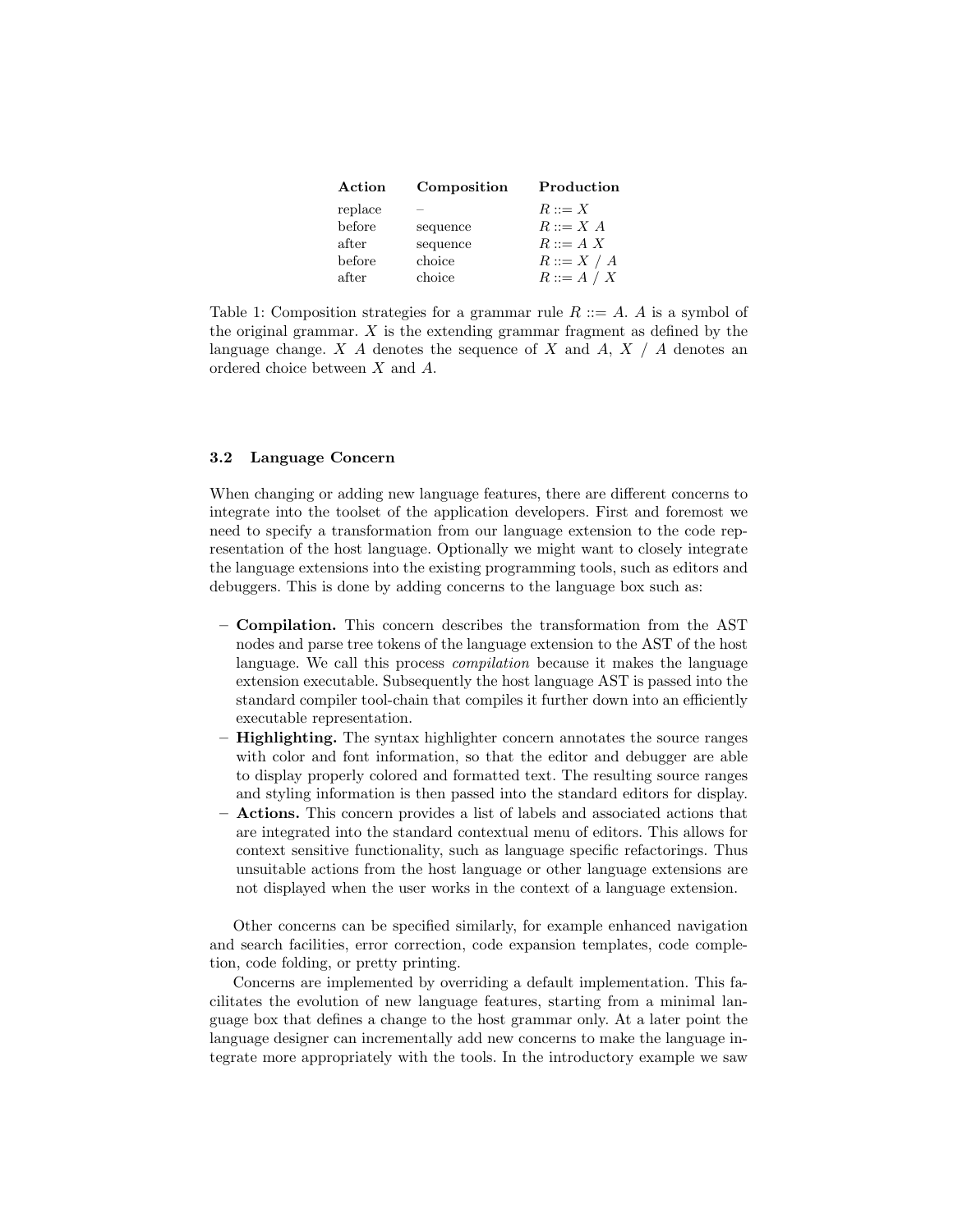that the compilation and highlighting concerns were not specified in the beginning. In this case a default implementation caused the compiler to insert a null node and the highlighter to use the default text color.

#### **3.3 Language Scope**

To scope the effect of language boxes to well-defined fragments of the application source code, we need a way to specify the extent of the language changes within the application code. The scope identifies language boxes and the associated code entities, as depicted in Figure 2. Language developers can define a default scope. From coarse to fine grained the following scopes are supported:

- **– System.** The system scope affects all the source code of the system without restriction. This is the default, if no more restrictive scope is specified.
- **– Package.** The package scope affects all source artifacts contained in a particular package.
- **– Class.** The class scope affects all source artifacts of a particular class, or its class hierarchy.
- **– Method.** The method scope affects a particular method, or methods with a particular name.

Furthermore we give the language box users the possibility to explicitly add a language box to a particular code entity (package, class, method) or to remove it. This effectively overrides the default scope and facilitates a fine-grained control of language features from within the application code. Language boxes are added or removed using either a context menu in the user interface or a declarative specification in the source code.

Whenever a tool requests a grammar at a specific location in the source code, the language box system determines all active language boxes by comparing their scope with the current source location. It then transforms the host language grammar according to the change specification in the language boxes and inserts the concerns for the active tool. This enables one to scope language boxes and their grammar changes to well-defined parts of the system.

### **4 Implementation**

To validate the language box model, we have implemented it in Pharo [4], an open-source Smalltalk [3] platform3 . Language boxes are implemented on top of the extensible compiler framework Helvetia. As host language we use Smalltalk because it provides excellent access to compiler and tools, as everything is implemented in Smalltalk itself and is accessible at runtime [5]. Furthermore the syntax of Smalltalk is relatively simple (*i.e.,* 11 AST nodes, 52 grammar rules), which makes it a good base for program and grammar transformation.

Our implementation depends on the following host language features:

<sup>&</sup>lt;sup>3</sup> Our implementation of language boxes along with its source code and examples can be downloaded from <http://scg.unibe.ch/research/helvetia>.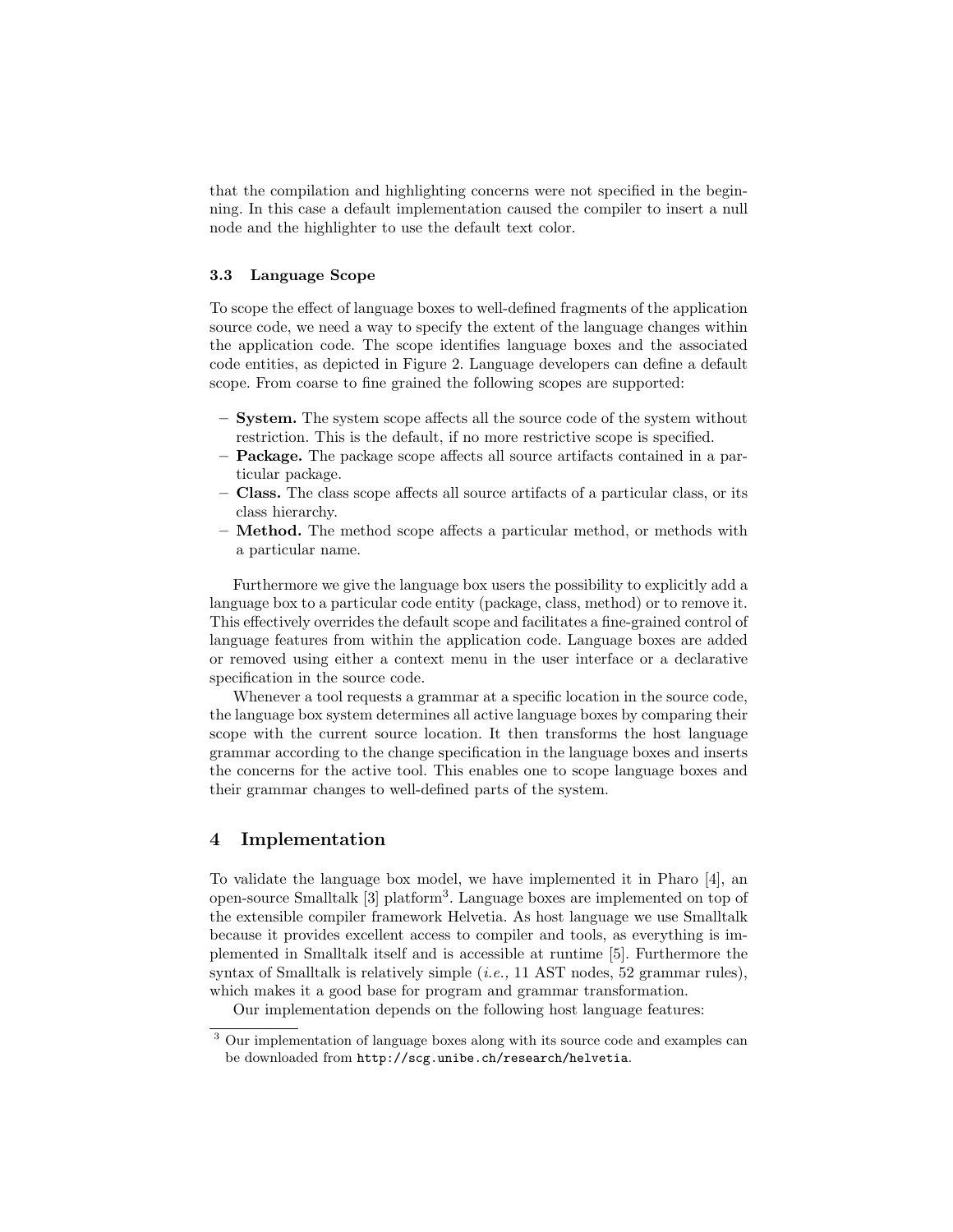- **Modular compiler.** The internals of the compiler must be accessible so that a custom parser and an additional transformation phase can be introduced.
- **Structural reflection.** The system must provide the capability to query packages, classes, and methods to determine when and where to apply language boxes.
- **Behavioral reflection.** The AST must be a first class abstraction that can be queried, extended with new node types, built and transformed during compilation.
- **Extensible tools.** The development environment and its tools must be extensible and have full access to structural and behavioral reflection.

Our implementation of language boxes is lightweight because we reused as much functionality from the host environment as possible. Our approach is entirely implemented in Smalltalk. We do not change the underlying virtual machine. The implementation presented in this paper consists of 640 lines of Smalltalk code, of which 410 lines consist of a reimplementation of the traditional Smalltalk parser as an executable grammar. Please refer to our related work for a detailed comparison of different programming languages and their support for our requirements [6].

To facilitate transformations on the host language grammar we replaced the standard LALR parser of Smalltalk with our own implementation. We combine four different parser methodologies: scannerless parsers, parser combinators, parsing expression grammars and packrat parsers.

- **–** *Scannerless Parsers* [7] combine lexical and context-free syntax into one grammar. This avoids the common problem of overlapping token sets when grammars are composed. Furthermore language definitions become more concise as there is only one uniform formalism.
- **–** *Parser Combinators* [8] are building blocks for parsers modeled as a graph of composable objects; they are modular and maintainable, and can be changed, recomposed and reflected upon. Parser combinators enable language boxes to perform grammar transformation on the fly.
- **–** *Parsing Expression Grammars* (PEGs) [9] provide ordered choice. Unlike in parser combinators, the ordered choice of PEGs always follows the first matching alternative and ignores other alternatives. With valid input we always get exactly one parse-tree, the result of a parse is never ambiguous.
- **–** *Packrat Parsers* [10] give us linear parse time guarantees and avoid problems with left-recursion in PEGs. We discovered that enabling memoization on all primitive parsers is not worth the effort, as the additional bookkeeping outweighs the performance gain. We only apply memoization at the level of productions in the language definition, which significantly improves parsing speed.

Before a method is compiled, a custom parser for that particular compilation context is composed. This new parser is built by starting from the standard grammar of the host language and by applying the change objects of the active language boxes in the defined order.

Figure 3 depicts a fragment of the original Smalltalk grammar and the regular expression language extension that we introduced in Section 2. The composition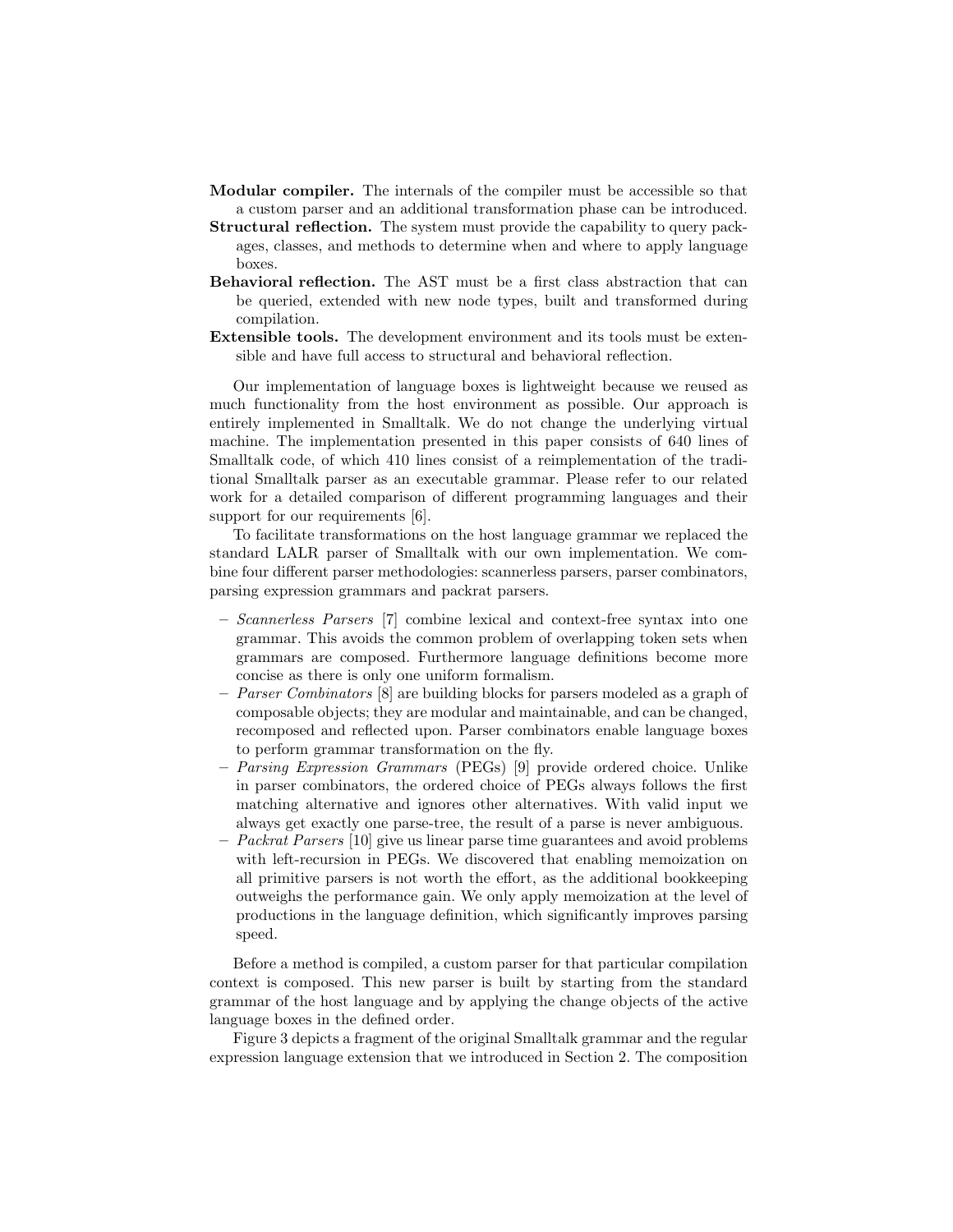

Fig. 3: Traditional Smalltalk (left) and the regular expression extension (right) are combined in three steps to a single grammar: (a) the grammar fragment is wrapped with the action, (b) the wrapped fragment is combined with the existing grammar, and (c) all references to the original production are replaced with the combined one.

algorithm takes the original grammar of the host language aGrammar and the grammar of the language extension fragment and composes them using the following algorithm. For conciseness we present the complete algorithm as a single method with nested conditional statements instead of the original implementation, which makes use of the strategy design pattern.

```
1 LanguageChange>>modify: aGrammar with: aLanguageBox
2 | wrapped replacement |
3 wrapped := fragment ==> [ :nodes | " Figure 3(a) "
      4 aLanguageBox
5 perform: aGrammar concern
6 with: (self transform: nodes) ].
7 replacement := action = 'replace' " Figure 3(b) "
8 ifTrue: [ wrapped ]
9 ifFalse: [
10 action = 'before'
11 ifTrue: [ composition with: wrapped with: production ]
12 ifFalse: [
13 action = 'after'
14 ifTrue: [ composition with: production with: wrapped ]
15 ifFalse: [ self error: 'Invalid composition.' ] ] ].
16 aGrammar replace: production with: replacement " Figure 3(c)
```
The composition algorithm modify:with: is implemented in the language change object. As input parameter the method takes the original language gram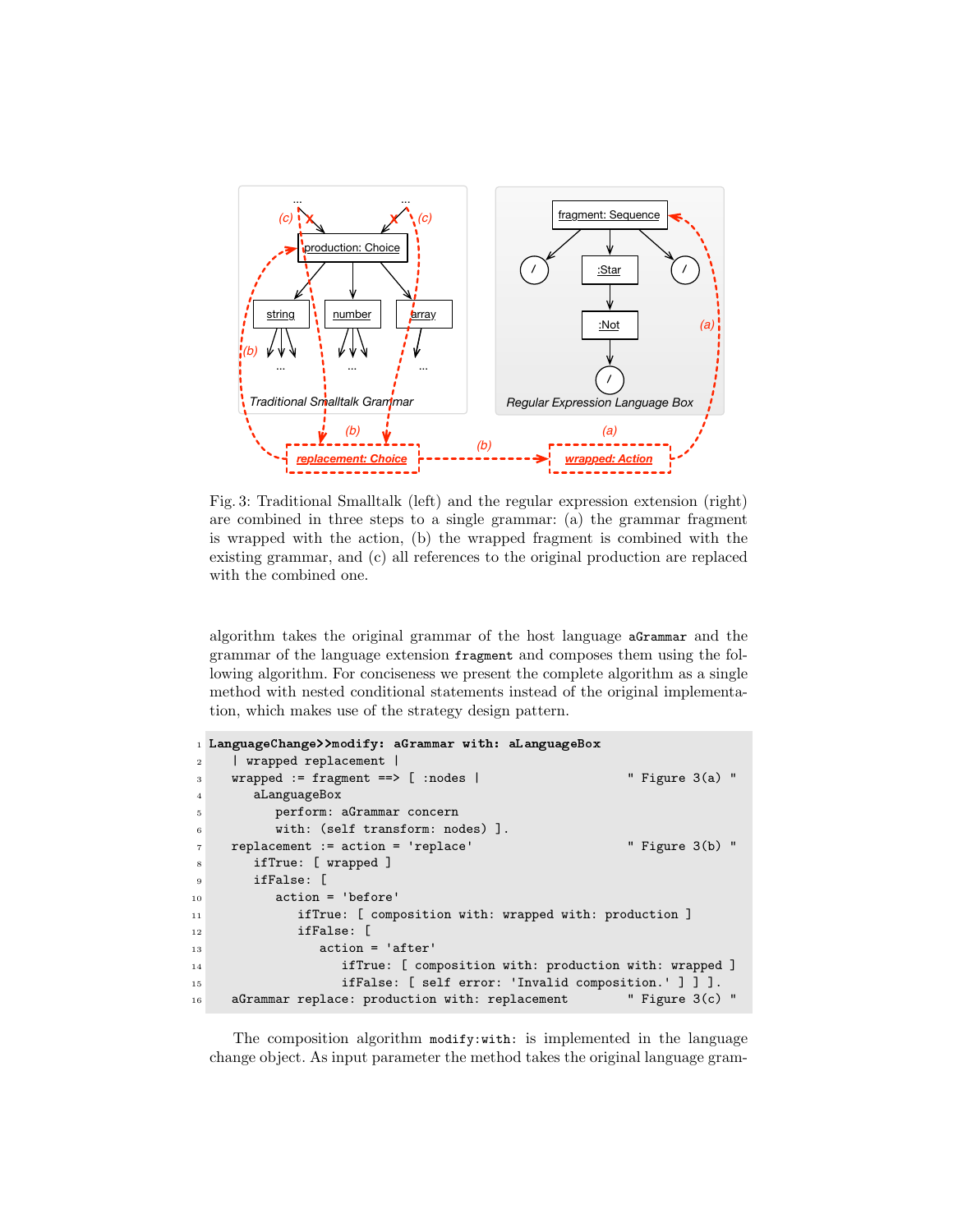mar aGrammar and the language box aLanguageBox responsible for this change. The actual transformation is a three step process:

- 1. Lines 3–6 fetch the grammar fragment and wrap it with the concern of the language box. This is achieved with the ==> operator which adds an action to a production. In our example with the regular expressions the fragment is the new parser  $'/'$ ,  $'/'$  not star,  $'/'$ . The concern depends on what the grammar is used for. If the grammar is used for compilation, the compile concern compile: is called; if the grammar is used for syntax highlighting, the highlight concern highlight: is called, *etc.* This does not change the structure of the resulting language grammar, but allows the production actions to produce different results for the different concerns. While the compilation concern requires a complete and valid AST the highlighting concern produces a stream of tokens with source position and color information.
- 2. Depending on the action and the selected composition a new grammar fragment is built (Figure  $3(b)$ ):
	- (a) The *replace action* (line 8) replaces the selected grammar production with the wrapped fragment.
	- (b) The *before action* (line 11) composes the wrapped fragment with the old production using either choice or sequence as composition operator.
	- (c) The *after action* (line 14) composes the old production with the wrapped fragment using either choice or sequence as composition operator.

In our example the replacement production is defined as a choice that is added after the original literal production, *i.e.,* replacement ::= production / wrapped where production is the grammar fragment for literals in the original Smalltalk grammar.

3. Last on line 16 (Figure  $3(c)$ ) the grammar is told to replace all references to the original production with the replacement. This is done by traversing the complete grammar and replacing all the references to the old production with the new one. In our example all references to original literal production are replaced with the newly composed grammar fragment. This step ensures that the new grammar can parse regular expressions everywhere the host syntax would expect a literal.

In Smalltalk, the unit of editing and compilation is the method. This facilitates our language box model and enables a straightforward integration with the editor and other tools. The small and well-defined unit of editing eases the way for language boxes, however it is not a strict requirement. Depending on the granularity of the language scopes to be supported, grammar changes could be applied at the level of packages, files, classes or methods. The scoping of language boxes depends on the reflective capabilities of the host system [11].

#### **5 Case Study**

In order to demonstrate the applicability of language boxes in practice, we present and discuss a more elaborate language extension. The goal is to embed a subset of the *Structured Query Language* (SQL) in the host language.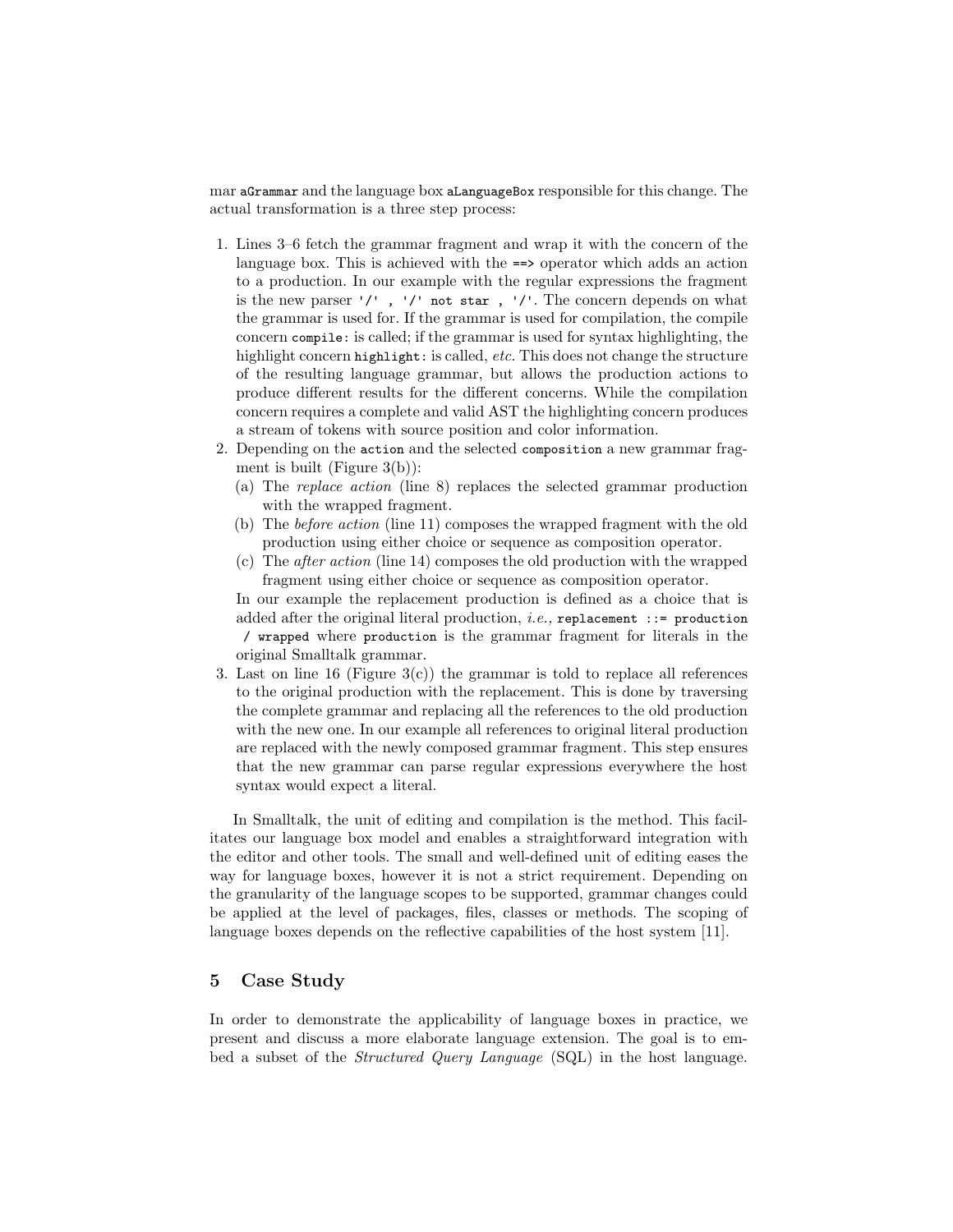Furthermore SQL should be extended so that values within the query can be safely replaced with expressions from the host language.

The following method shows a typical example of an embedded SQL query:

```
SQLQueries>>findUser: aString
   | query rows |
   query := 'SELECT * FROM users WHERE username = "' , aString
    asEscapedSql , '"'.
  rows := SQLSession execute: query.
   ^ rows first
```
The query is concatenated from a series of strings and the input parameter aString. The composition of SQL from strings is not only error prone and cumbersome, but also introduces possible security exploits. The developer has to pay attention to correctly escape all input, otherwise an attacker might be able to manipulate the original SQL statement.

The following method shows the improved version using a language box for SQL statements:

```
SQLQueries>>findUser: aString
   | rows |
  rows := SELECT * FROM users
           WHERE username = @(aString).
   ^ rows first
```
SQL statements can be used anywhere in the host language where an expression is expected. The syntax of the SQL expression is automatically verified when compiling the code, assembled and executed, and the result is passed back into the host language as a collection of row objects. SQL itself is extended with a special construct  $\mathcal{C}(\ldots)$  to embed host language values into the query.

#### **5.1 Adding an SQL Language Extension**

Since SQL is a language on its own and considerably more complex than the regular expression language we saw before, we use an external class to define its grammar. To do this we took advantage of the same infrastructure that we used to define a mutable model of the host language grammar. We implemented the syntax specification described for  $\text{SQL}$  which is almost identical to  $\text{SQL92}$ , but leaves out some of the more obscure features.

To combine the host language and SQL, we create a new language box called SQLanguageBox. Again we specify a change method that describes how the new language is integrated into the host language:

```
1 SQLanguageBox>>change: aSmalltalkGrammar
2 | sqliteGrammar compositeChange |
3 sqliteGrammar := SQLiteGrammar new.
4 compositeChange :=
5 (LanguageChange new
6 before: aSmalltalkGrammar expression;
```
 $^4$  <http://www.sqlite.org/syntaxdiagrams.html>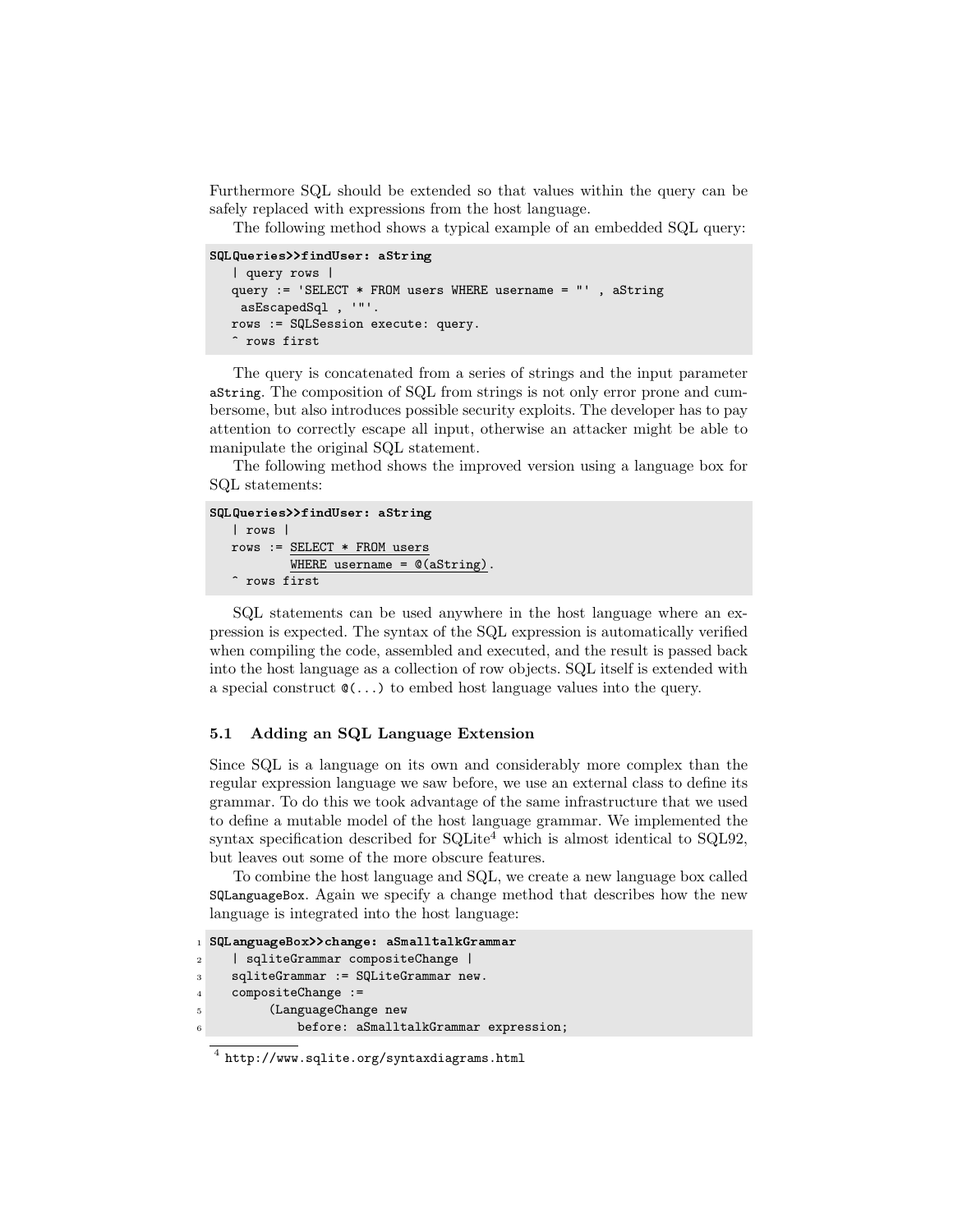```
choice: sqliteGrammar)
8 + (LanguageChange new
9 before: sqliteGrammar literalValue;
10 choice: '\mathbb{Q}(', aSmalltalkGrammar expression, ')').
11 <sup>c</sup> compositeChange
```
On line 3 we instantiate the SQL grammar defined in the class SQLiteGrammar. In this example a single grammar transformation is not enough. On lines 5–7 we extend the production for host language expressions with SQL as an additional choice that is added before the original expression production. On lines 8–10 we extend the production for SQL literal values with a new syntax that lets Smalltalk expressions be part of SQL. The two changes are composed using the + operator and returned on line 11.

Note that the first change object introduces ambiguity into the host language grammar. Intentionally we decide that the SQL grammar should take precedence over the Smalltalk expression production and insert the SQL grammar before the expression production of the host language. SELECT \* FROM users is both a syntactically valid SQL statement and a syntactically valid Smalltalk expression<sup>5</sup>. Since we added the SQL grammar to the beginning of the original host language production any expression is first tried with the SQL grammar. If that does not work the original production of the host language expression will take over. The ordered choice of PEGs avoids the ambiguity by giving SQL precedence over Smalltalk.

The problem that an SQL expression can potentially hide valid Smalltalk code remains open. The current implementation gives the responsibility to detect and avoid such problems to the language developer. Language boxes provide the tools to tightly control the scope of language changes, as discussed in Section 3.3. Furthermore, conflicting language changes can always be surrounded by special tokens to make the intention absolutely clear. An example of this can be seen in the example above on line 10 where Smalltalk expressions in SQL are surrounded by  $\mathcal{C}(\ldots)$ . If possible we try to avoid such extra tokens as they clutter the close integration of the new language. When integrating SQL into Smalltalk this is less of a problem, as SQL is a very strict language with a rigid and very verbose syntax. A test run on a large collection of open-source Smalltalk code with a total of over 1 200 000 expression statements revealed that none of them parsed as valid SQL.

Similar to the regular expression example we define a compilation concern that tells the language box how to compile the new expression to the host language. In this example we do not receive a single token, but the complete AST as it is produced by the SQL grammar.

<sup>&</sup>lt;sup>5</sup> In Smalltalk, this would send the message users to the variable FROM, and then multiply the result with the variable SELECT.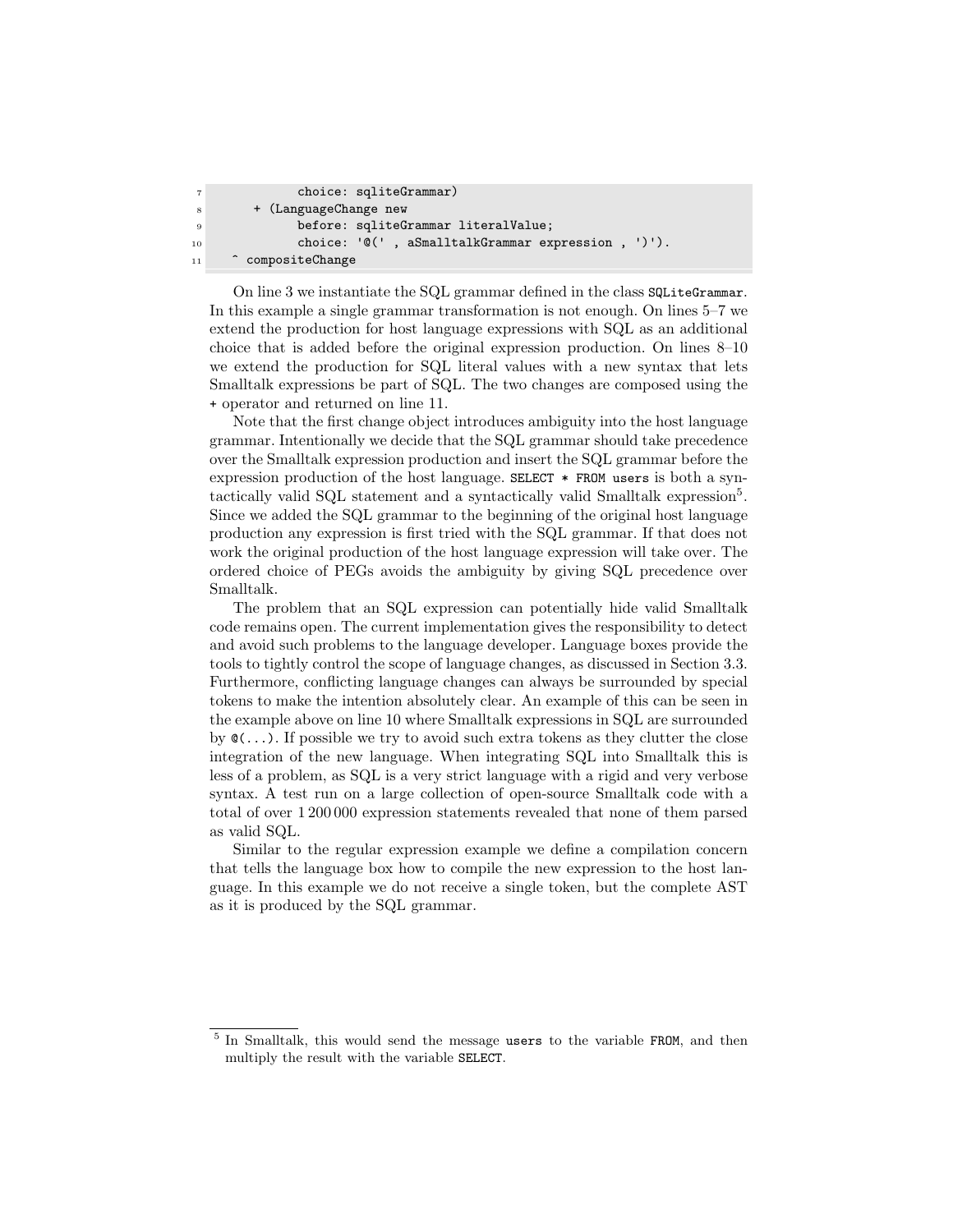```
1 SQLanguageBox>>compile: anSQLNode
2 | nodes query |
3 nodes := anSQLNode allLeaves collect: [ :token |
4 token isToken
5 ifTrue: [ token string lift: token ]
6 ifFalse: [ \cdot \cdot \cdot \cdot, token asEscapedSql) ] ].
query := nodes fold: [ :a :b | ``(`,a , ' ' , `,b) ].
       `(SQLSession execute: `,query)
```
The method above makes use of quasiquoting facilities known from Lisp [12] and OMetaCaml's staging constructs [13]. A quasiquote is an expression prefixed with `` which is delayed in execution and represents the AST of the enclosed expression at runtime. The unquote  $\cdot$ , is used within a quasiquoted expression. It is executed when the AST is built and can be used to combine smaller quasiquoted values to larger ones. This language extension has also been realized using language boxes.

The compilation concern flattens all the leaf nodes of the SQL AST (line 3) and transforms the input to host language AST nodes (lines 4–6). Tokens of the SQL AST are transformed to literal nodes in the host language (line 5). If the node comes from embedded Smalltalk code, we automatically wrap the expression with a call to  $\alpha$  as Escaped Sql to ensure it is properly escaped (line 6). Finally we concatenate all the nodes to a single query expression (line 7), which is then sent to the current SQL session manager (line 8).

#### **5.2 Restricting the Scope of a Language Extension**

As we noted in our introductory example, by default a language box is active in the complete system. In many cases this is not desired, especially when a language change is more intrusive. We provide two different ways of modeling the scope of a language extension. While the first one is aimed at language designers, the second one targets language users who want to select and activate available language extensions while working in their code.

The *language designer* can specify a scope for a language, by overriding the scope method in the language box. The default implementation of the method returns a system scope, but frameworks might want to reduce the scope to certain class hierarchies, packages, classes or methods. This feature makes use of the reflective facilities of the host language to determine if a given language box is active in a specific compilation context.

The *language user* can further change the scope of a language box through the code editor. As an extension we added menu commands that allow developers to add and remove language extensions from code entities like packages, classes and methods. This is useful for language extensions that make sense in different smaller scopes that cannot be foreseen by the language designer. Furthermore we extended the code editor with functionality to display the active extensions, so that the developer knows what he is expected to write. Also distinct syntax highlighting (*i.e.*, different background colors) in the language definition can help developers to know in which context they are currently working.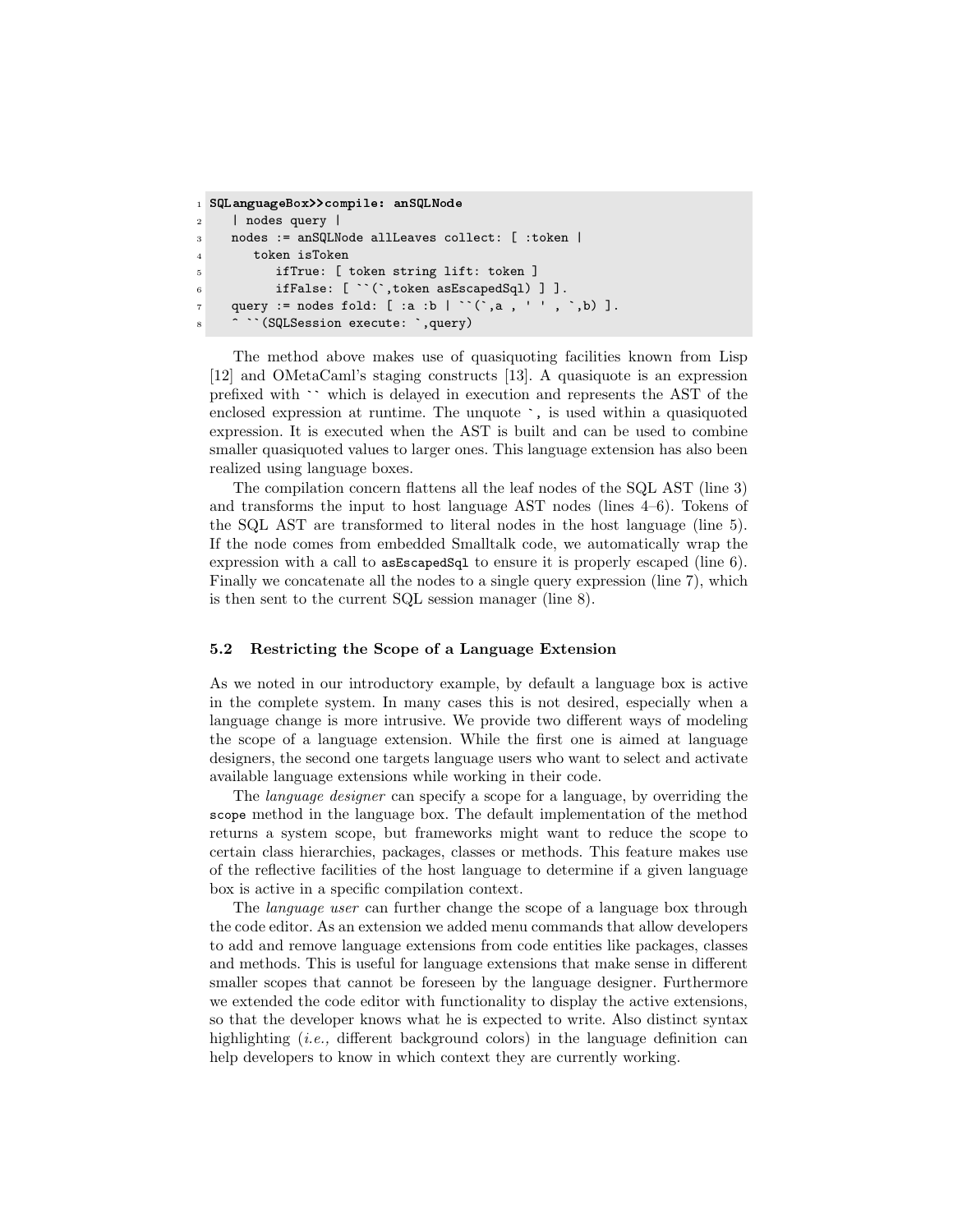#### **5.3 Mixing Different Language Extensions**

The SQL language extension blends nicely with the host language, as well as the regular expression language extension we presented previously. For example we can use both language extensions at the same time, together with the host language:

```
rows := SELECT * FROM users
       WHERE username = @(aString = /\s*(\w+))s*/)
```
This example transparently expands to the following (more verbose) code:

```
rows := SQLSession execute: 'SELECT * FROM users WHERE username = ' ,
   (aString \tilde{=} (Regexp on: ' \s*(\w+)) s*) ) asEscapedSql
```
The compiler automatically ensures that the SQL statement is syntactically valid, that all values injected into the statement are properly escaped and that the query is automatically executed within the current session.

#### **5.4 Tool Integration**

Adding syntax highlighting to the SQL expressions is straightforward. Contrary to the regular expression that was highlighted using a single color, the SQL extension is more complex and we have to deal with many different kinds of keywords, operators and expression types. To avoid having to specify the highlighting for every production within the language box itself, we allow language developers to specify an external class that specifies the concern-specific production actions. In the case of syntax highlighting these actions return the color and font information.

```
SQLanguageBox>>highlight
   ^ SQLiteHighlighter
```
Adding a context menu item that links to the SQL documentation is a matter of adding the method:

```
SQLanguageBox>>menu: aMenu using: anSQLNode
   ^ aMenu
      addMenuItem: 'SQLite Documentation'
      action: [ WebBrowser open: anSQLNode documentationUrl ]
```
Clicking on the menu item opens a web browser on the URL returned by the AST node under the cursor. The method documentationUrl is implemented to dispatch to the parent node if no documentation is available at the most specific AST node.

Figure 4 depicts a standard Smalltalk code browser and a debugger on the presented example. The upper part of both windows show the navigation context, in the code browser this is the currently edited package, class and method; in the debugger this is the execution stack. In both cases the lower part shows the source code of the method properly highlighted.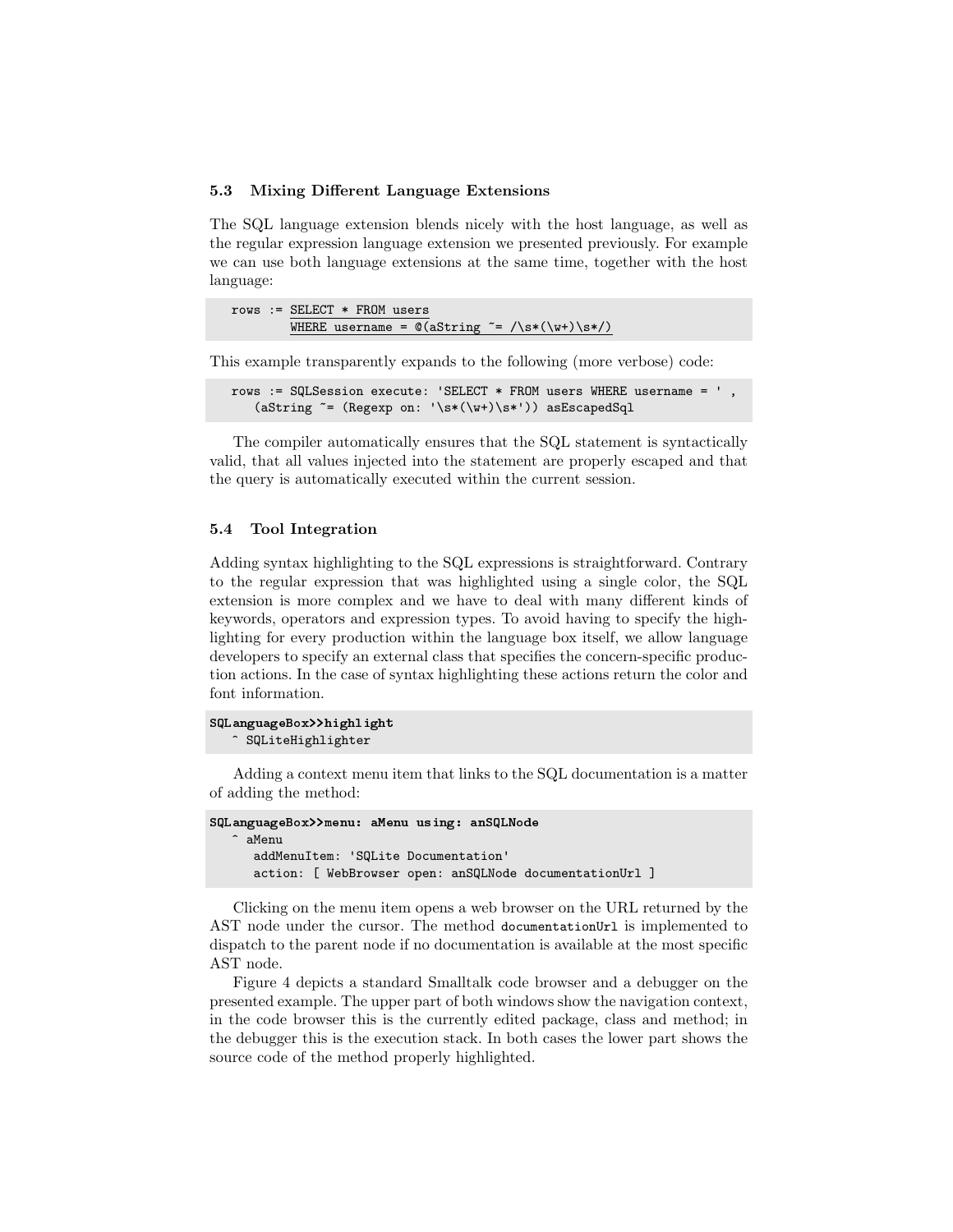

(a) Code Browser



(b) Debugger

Fig. 4: Development tools on a method that combines two language boxes and the host language.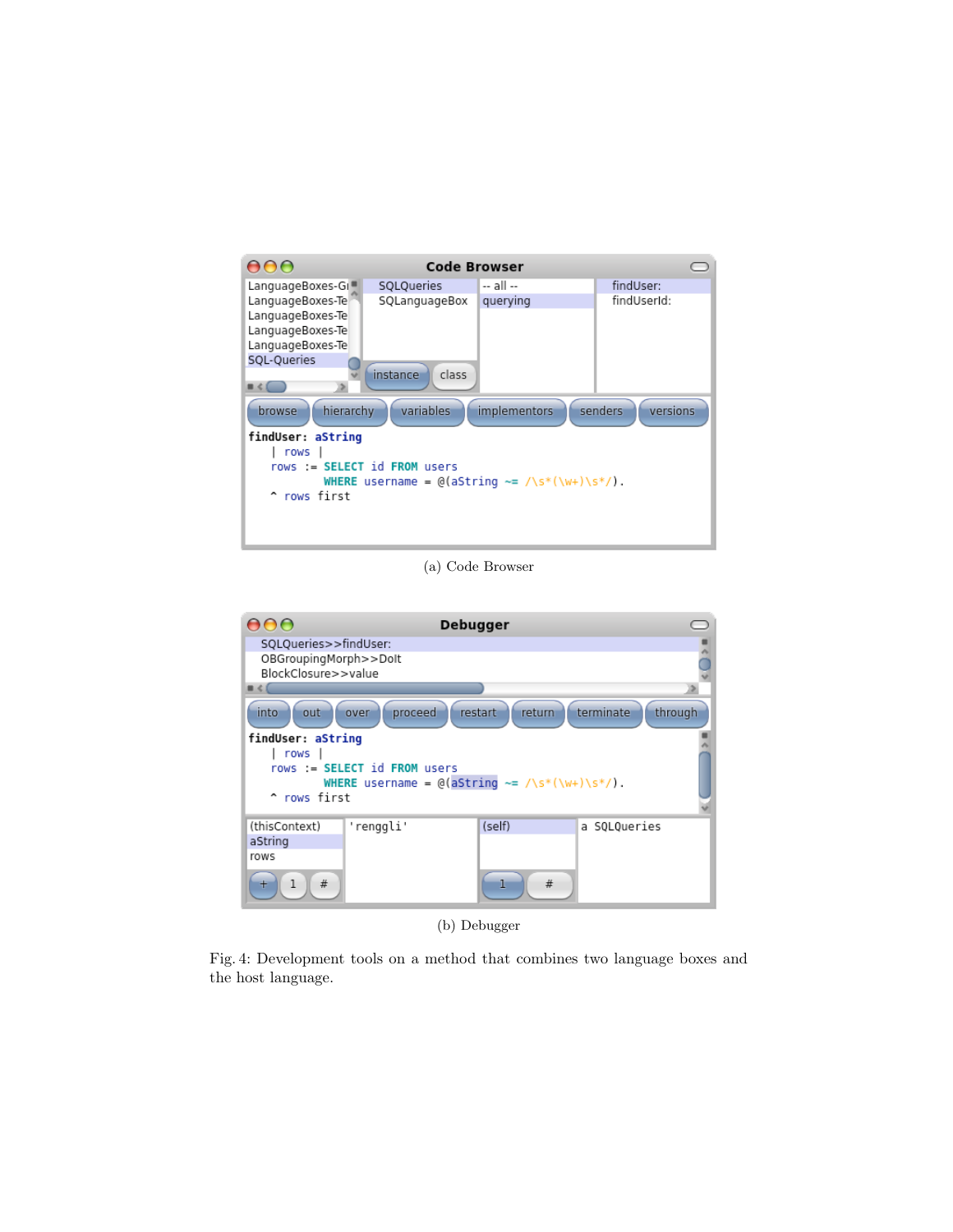The transformations as defined by the compilation concern are not visible to end-users that work at the level of source-code. The transformations are only visible at the level of the compiled bytecode code. All tools, including the debugger, display the original source code only. Stepping through custom languages in the debugger works similarly to traditional Smalltalk. Since all our transformations are on the level of the standard AST nodes and tokens, their original location in the source code can be traced back. The use of the AST to highlight the current execution position is a standard feature of the debugger. Generated nodes that do not have a physical position in the source code are ignored when stepping through with the debugger.

Another example of how tightly language boxes integrate into the host language are breakpoints. In traditional Smalltalk breakpoints are implemented by invoking the method halt at the desired position in the source code. This method is implemented by the system. It stops the execution of the active process and opens a debugger at the current execution point. Since breakpoints are implemented at the level of AST nodes, they continue to work even within language extensions. Upon execution of a halt instruction the debugger opens up and automatically highlights the currently active code statement.

# **6 Related Work**

There is a wide range of academic and commercial products that facilitate the creation and integration of DSLs. We categorize some of these systems.

**Meta-programming Systems.** *Converge* [14], the *Extensible Programming Language* (XMF) [15], and *Katahdin* [16] encourage the integration of new languages using their meta-programming facilities. All these languages provide their own proprietary host languages. Converge and XMF require special syntactic tokens to change to a DSL, and therefore do not allow developers to arbitrarily extend and mix host language and DSLs. With Katahdin it is possible to override and replace grammar rules of the host language. None of these tools provides integration into a programming environment.

*ASF+SDF* [17] is a language neutral collection of tools for the interactive construction of language definitions and associated tools. SDF is implemented as a scannerless generalized LR parser and supports the composition of grammars. A single parse table is created for all possibly active productions, and depending on the context the corresponding transitions are enabled and disabled. Our use of parser combinators allows us to directly model the grammar as an executable graph of productions that can be recombined and modified on the fly.

**Language Workbenches.** Language workbenches [18] provide sophisticated environments to design new languages and to use them with existing tools. The *Meta Programming System* (MPS) provides a convenient environment to define new languages. Languages are specified using multiple interleaving concepts to define grammar, editors, constraints, transformations, behavior, type systems, data flow and code generators. Language workbenches are typically generative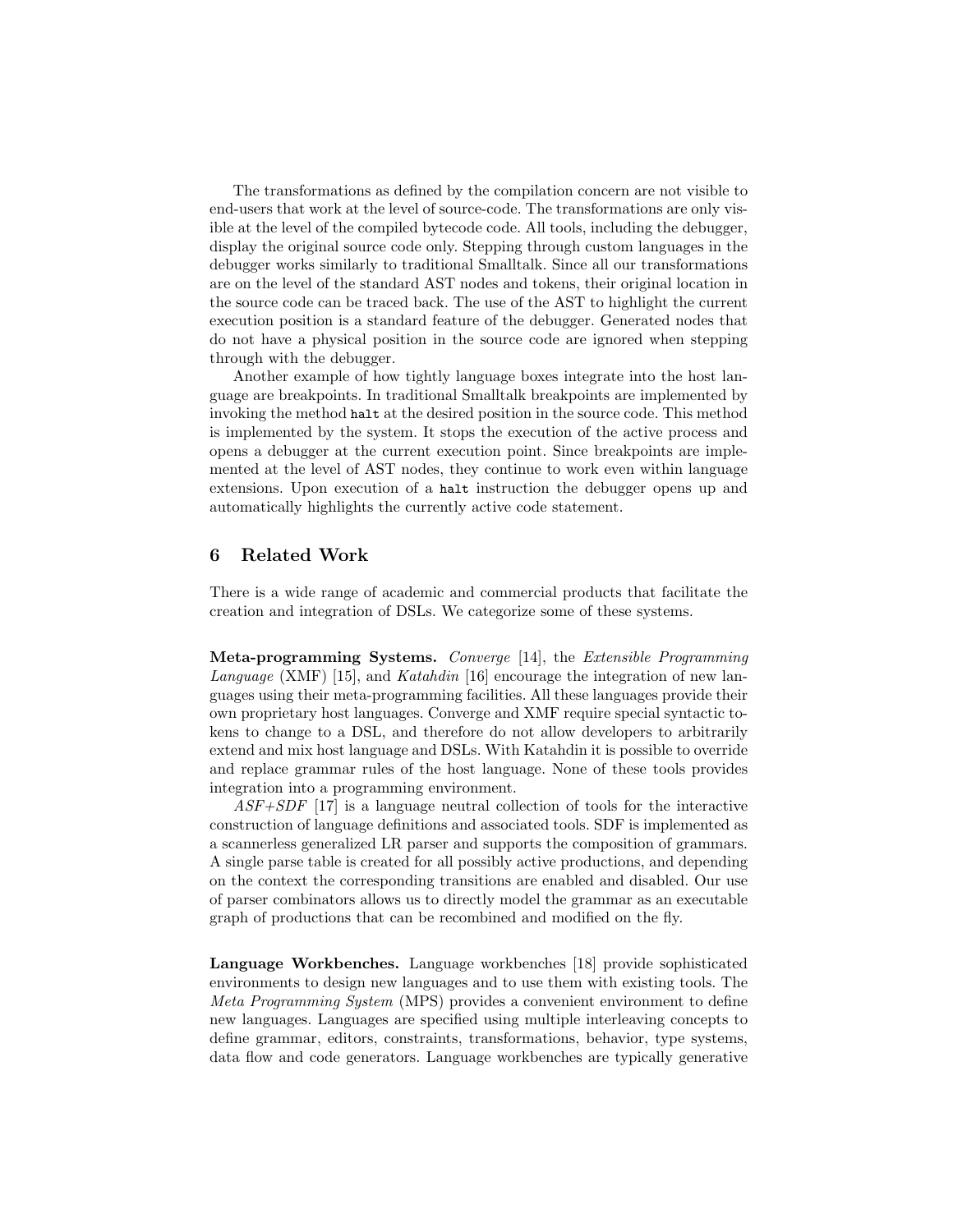frameworks, which means that the code is transformed down to source files of the host language before compilation and execution. This is in strong contrast to our approach where we transform a common AST representation with exact source information.

*Xtext* is a framework for development of textual domain-specific languages. It is integrated well with the Eclipse environment and especially the Eclipse modeling tools, but it does not provide the possibility to change the Java programming language itself.

**Generative Approaches.** *TXL* [19] is a source transformation system for experimentation with language design. A TXL program consists of a base grammar definition and a series of overrides that extend and change the base grammar. These language changes are global, while various traversal and rewrite strategies can be contextually scoped to perform a source-to-source transformation. Our model provides a high-level concept of language changes that are augmented with different transformation concerns for compiler and tool integration. Our target is always the host language AST, that is directly used to generate executable code.

*MetaBorg* [20] is a method for embedding DSLs and extending existing languages. MetaBorg is based on the *Stratego/XT* [21] toolkit, a language independent program transformation engine. MetaBorg employs a scannerless generalized LR parser technique to compose different grammars, and an annotated term language to build abstract syntax trees. While this approach is language independent, it is also much more complex than our implementation. Our use of a parser combinator library makes it straightforward to define and transform arbitrary context-free grammars, ambiguities are supported and automatically resolved by the rule order. To define the transformation, MetaBorg uses a quoting mechanism similar to ours, however the resulting code is pretty printed to a string before passing it on to the compiler of the host language. Hence there is no close integration in the compiler, the development environment or code debuggers.

*MontiCore* [22] uses language inheritance and language embedding [23] to facilitate modularity. Language inheritance enables changing and adding grammar rules to a super grammar but has the problem that multiple extensions cannot be easily combined without resorting to multiple inheritance or delegation. Language embedding enables the composition of existing grammars. MontiCore does not model the host language (Java) as a first class entity, so extending the host language is not directly possible.

The *Linglet Transformation System* [24] provides a mechanism to modularize the syntax and semantics of a single language construct. The code to generate is specified using a templating system. Linglets can be composed with each other and integrated into the host language at specific extension points. There is no support to replace or change existing language features and no scoping mechanism. Contrary to our approach the linglets are only used during compilation; other tools do not take advantage of the language model.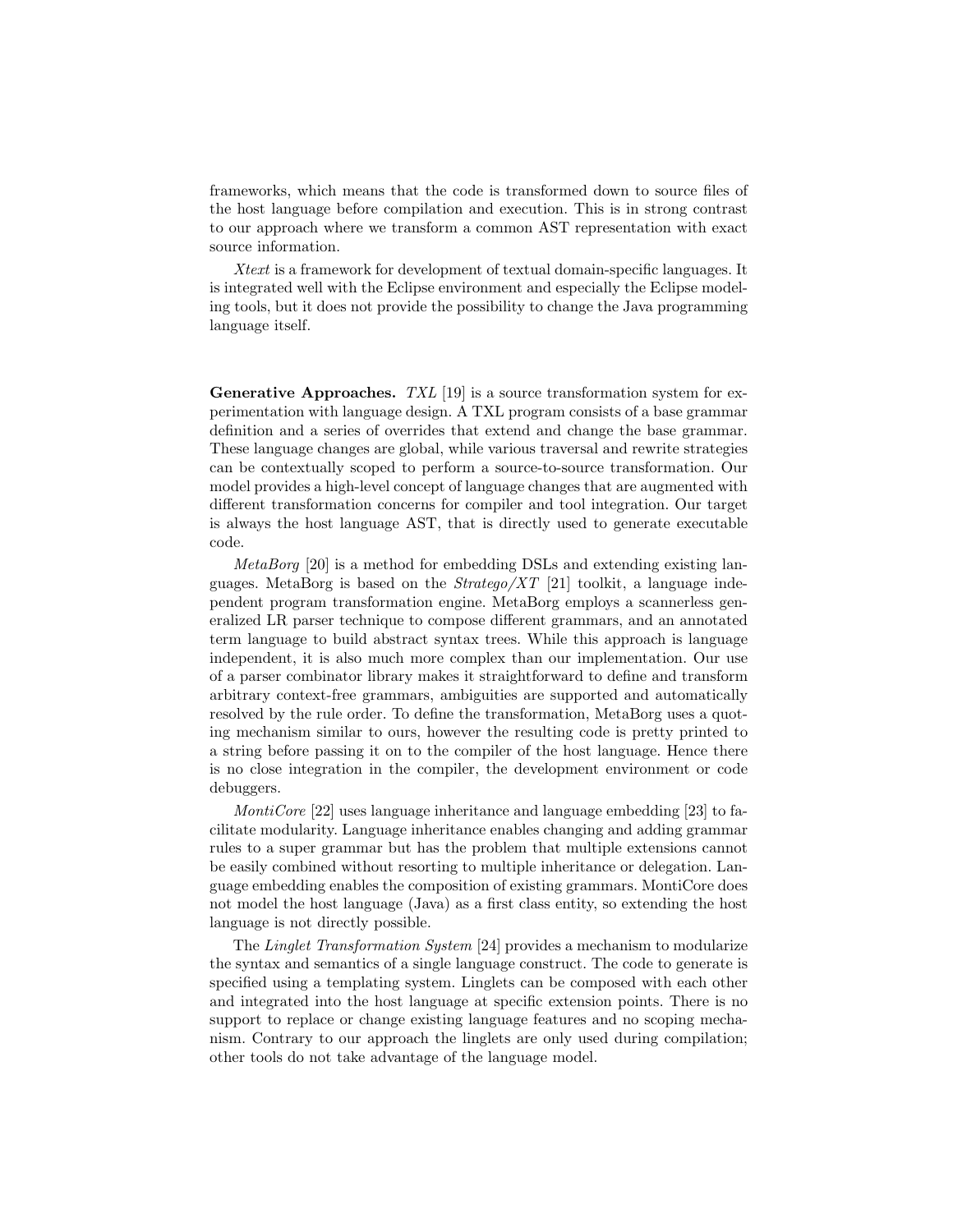**Attribute Grammars.** Van Wyk *et al.* [25] propose forwarding attribute grammars to catalyze modularity of language extensions. The *Java Language Extender* framework [26] is the tool that uses this technique to import domain-adapted languages into Java. The use of LR-style parsers enforces certain restrictions to imported extensions, as the resulting grammar needs to be unambiguous. Language extensions can be scoped to files, but not at a more fine-grained scale. Language boxes uses a form of attribute grammars too, where new constructs are expressed as semantically equivalent constructs of the host language. The Java Language Extender framework does not provide an integration into the IDE.

# **7 Conclusion**

In this paper we have presented language boxes, a novel model to bend the syntax and semantics of the host language. We have presented the concepts, an implementation and two examples of language boxes. We have demonstrated how language boxes encapsulate language extensions and enable mixing different language changes. We have further demonstrated how existing tools are closely integrated with new language features.

The solution proposed in this paper has the following properties:

- **Model.** The language box model encapsulates changes to the grammar of the host language and defines different concerns that specify the behavior of the language extension in the tools. The scope defines the context in the source code where the language extension is active.
- **Modular.** Language boxes are modular. Language extensions can be independently developed and deployed. The use of parser combinators makes it possible to combine grammars and even to support ambiguous ones in a meaningful way.
- **Concerns.** Tools can be extended with language specific concerns. Language extensions can be developed incrementally. While the compilation concern is usually defined first, editor integration can be provided later.
- **Homogeneous Language Integration.** Language boxes use the abstract code representation of the host language, different languages can be arbitrarily composed, access the same data and pass control to each other.
- **Homogeneous Tool Integration.** The IDE, and especially the debugging tools, continue to work and actively support the language extensions. Stepping through a mixture of code from different languages poses no problem either. Changing and recompiling the source code on the fly from within the debugger is viable, this being an inherited feature from the host language.

Language boxes provide a model to extend the host language and as such are well suited to define embedded DSLs [27]. Language boxes are implemented in the host language, and are thus an internal domain-specific language themselves. This makes our approach adaptable to new requirements, as well as enabling a close integration with the host language.

The language box compiler is twice as slow as the traditional compiler, because a custom parser has to be composed for every compilation context. The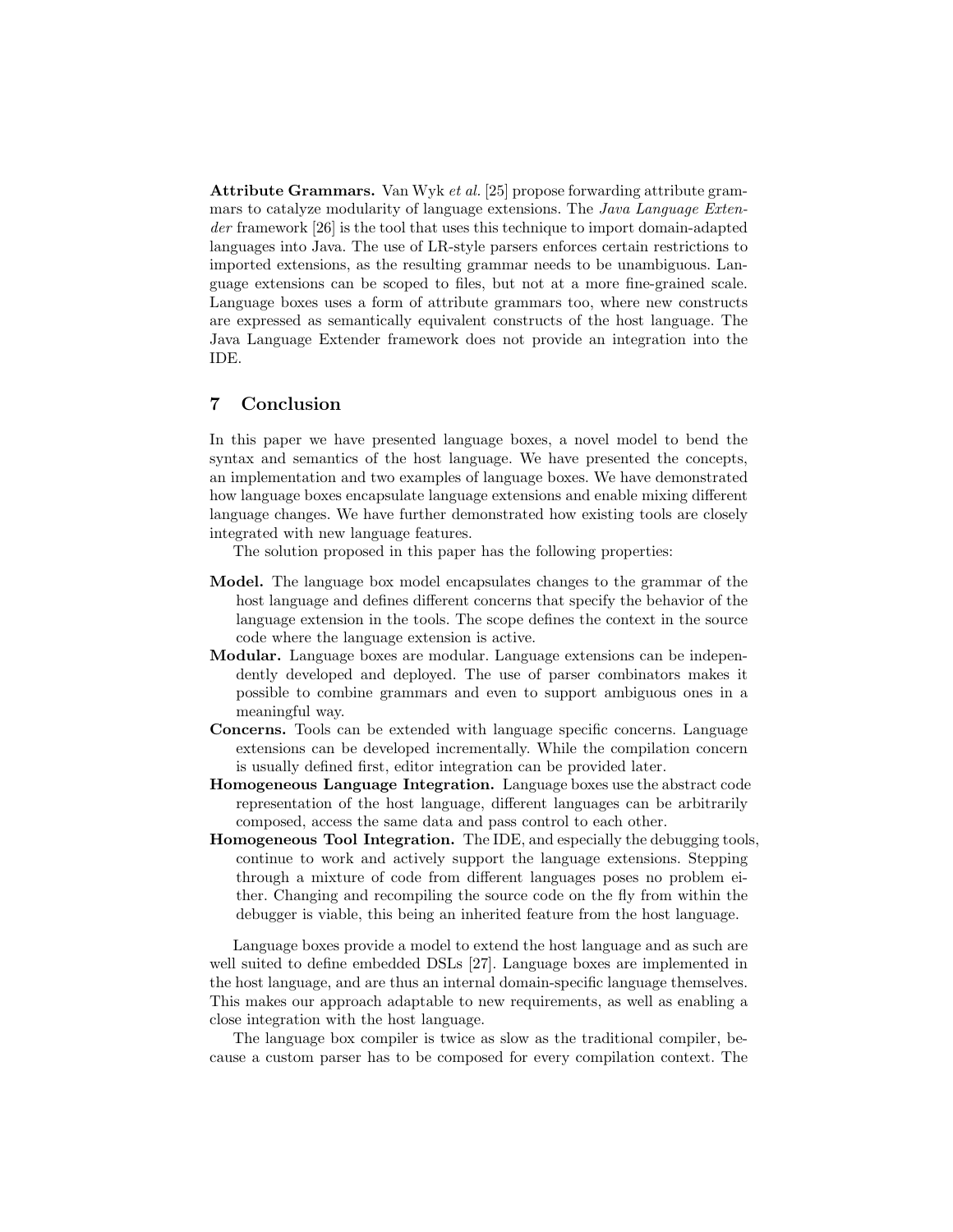parsing itself is not noticeably slower than with the LALR parser and there is no visible lag even for syntax highlighting, as methods tend to be short and memoizing packrat parsers guarantee linear time. To improve the speed of batch compilation, *i.e.,* when loading an external package, we plan to add grammar caches in a further release.

Different language boxes can potentially influence or conflict with each other and the host language. We could rarely observe this problem in practice though, since most language changes are clearly scoped and often affect different parts of the original grammar. Two language boxes that add new literal types could result in a potentially ambiguous grammar where one language extension hides another one. In this case the language extension that was loaded last will take precedence over the language extension loaded earlier. This could introduce unexpected sideeffect into the code of the user. As future work we plan to investigate into ways of detecting and notifying the user about such problems upfront.

Language boxes are not yet used in industrial projects, but we have successfully applied them to a variety of problems in our own domain. For example the definition of the grammars and the quasiquoting functionality in the language boxes implementation itself is implemented using language boxes. As future work we plan to validate our approach on a wide variety of other language extensions that we have collected from an industrial context. We also want to look into ways to automatically refactor code from the host language towards a DSL.

Furthermore, we plan to apply the language box model on other programming languages. We currently have a prototypical pre-compiler for Java that can be used to parse a file with a transformed grammar and to pretty print the result to standard Java code. While this does not provide the necessary tool integration and fine-grained scoping rules yet, it demonstrates that our language box model is viable for statically typed languages with a considerably more complex syntax.

# **Acknowledgments**

We thank Alexandre Bergel, Tudor Gîrba, Adrian Lienhard, and Jorge Ressia for their feedback on earlier drafts of this paper. We gratefully acknowledge the financial support of the Swiss National Science Foundation for the project "Bringing Models Closer to Code" (SNF Project No. 200020-121594, Oct. 2008 – Sept. 2010).

### **References**

- 1. Fowler, M.: Domain specific languages (June 2008) http://martinfowler.com/dslwip/, Work in progress.
- 2. Bracha, G.: Executable grammars in Newspeak. Electron. Notes Theor. Comput. Sci. **193** (2007) 3–18
- 3. Goldberg, A., Robson, D.: Smalltalk 80: the Language and its Implementation. Addison Wesley, Reading, Mass. (May 1983)
- 4. Black, A., Ducasse, S., Nierstrasz, O., Pollet, D., Cassou, D., Denker, M.: Pharo by Example. Square Bracket Associates (2009)
- 5. Denker, M., Ducasse, S., Lienhard, A., Marschall, P.: Sub-method reflection. In: Journal of Object Technology, Special Issue. Proceedings of TOOLS Europe 2007. Volume 6/9., ETH (October 2007) 231–251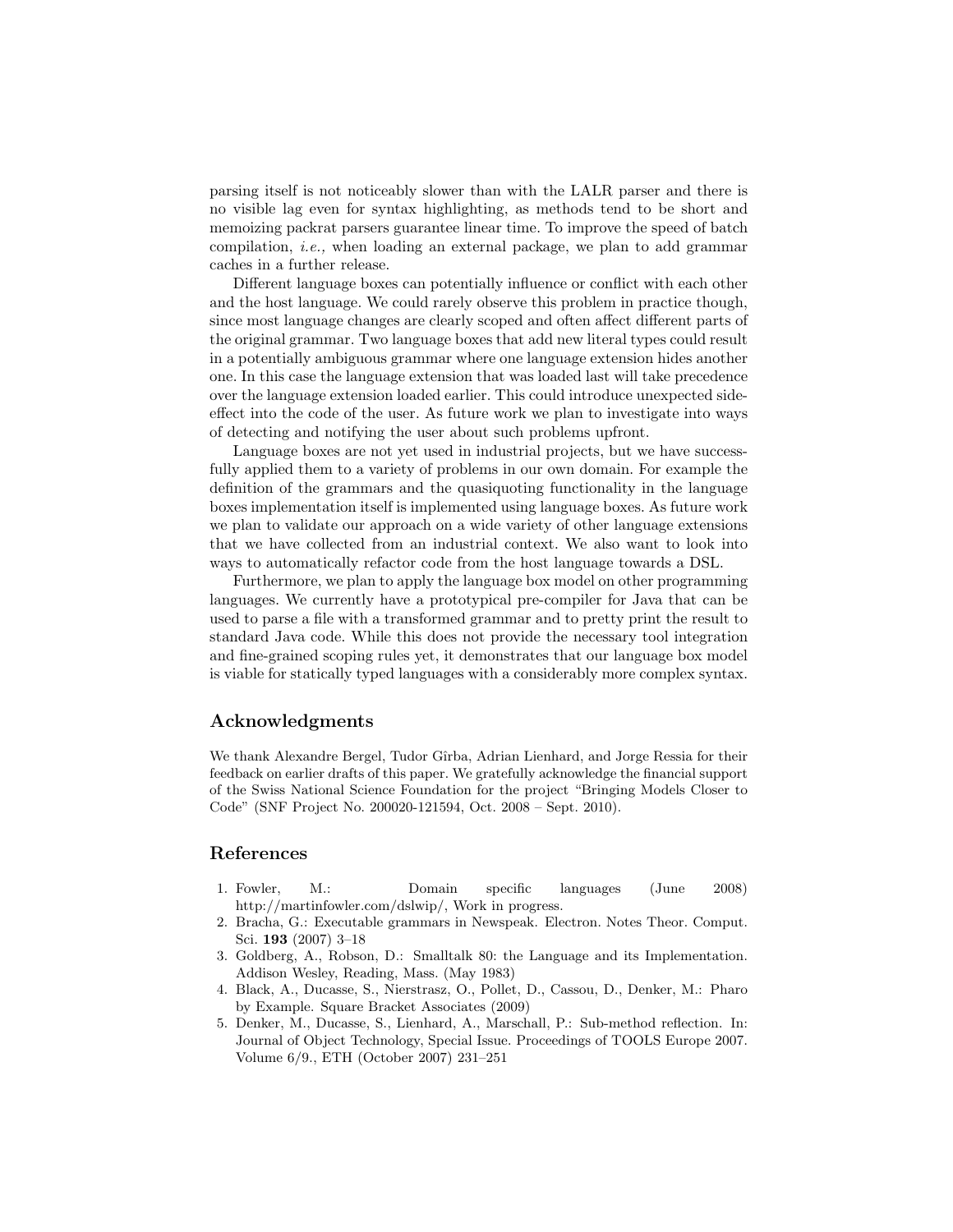- 6. Renggli, L., Gˆırba, T.: Why Smalltalk wins the host languages shootout. In: Proceedings of International Workshop on Smalltalk Technologies (IWST 2009), ACM Digital Library (2009) To appear.
- 7. Visser, E.: Scannerless generalized-LR parsing. Technical Report P9707, Programming Research Group, University of Amsterdam (July 1997)
- 8. Hutton, G., Meijer, E.: Monadic parser combinators. Technical Report NOTTCS-TR-96-4, Department of Computer Science, University of Nottingham (1996)
- 9. Ford, B.: Parsing expression grammars: a recognition-based syntactic foundation. In: POPL '04: Proceedings of the 31st ACM SIGPLAN-SIGACT symposium on Principles of programming languages, New York, NY, USA, ACM (2004) 111–122
- 10. Ford, B.: Packrat parsing: simple, powerful, lazy, linear time, functional pearl. In: ICFP 02: Proceedings of the seventh ACM SIGPLAN international conference on Functional programming. Volume 37/9., New York, NY, USA, ACM (2002) 36–47
- 11. Foote, B., Johnson, R.E.: Reflective facilities in Smalltalk-80. In: Proceedings OOPSLA '89, ACM SIGPLAN Notices. Volume 24. (October 1989) 327–336
- 12. Bawden, A.: Quasiquotation in Lisp. In: Partial Evaluation and Semantic-Based Program Manipulation. (1999) 4–12
- 13. Taha, W.: A gentle introduction to multi-stage programming. In: Domain-Specific Program Generation. (2003) 30–50
- 14. Tratt, L.: The Converge programming language. Technical Report TR-05-01, Department of Computer Science, King's College London (February 2005)
- 15. Clark, T., Sammut, P., Willans, J.: Superlanguages, Developing Languages and Applications with XMF. Volume First Edition. Ceteva (2008)
- 16. Seaton, C.: A programming language where the syntax and semantics are mutable at runtime. Technical Report CSTR-07-005, University of Bristol (June 2007)
- 17. Klint, P.: A meta-environment for generating programming environments. ACM Transactions on Software Engineering and Methodology (TOSEM) **2**(2) (1993) 176–201
- 18. Fowler, M.: Language workbenches: The killer-app for domain-specific languages (June 2005) <http://www.martinfowler.com/articles/languageWorkbench.html>.
- 19. Cordy, J.R.: The TXL source transformation language. Sci. Comput. Program. **61**(3) (2006) 190–210
- 20. Bravenboer, M., Visser, E.: Concrete syntax for objects. Domain-specific language embedding and assimilation without restrictions. In Schmidt, D.C., ed.: Proceedings of the 19th ACM SIGPLAN Conference on Object-Oriented Programing, Systems, Languages, and Applications (OOPSLA 2004), Vancouver, Canada, ACM Press (oct 2004) 365–383
- 21. Visser, E.: Program transformation with Stratego/XT: Rules, strategies, tools, and systems in StrategoXT-0.9. In Lengauer, C., et al., eds.: Domain-Specific Program Generation. Volume 3016 of Lecture Notes in Computer Science. Spinger-Verlag (June 2004) 216–238
- 22. Krahn, H., Rumpe, B., Völkel, S.: MontiCore: Modular development of textual domain specific languages. In Paige, R., Meyer, B., eds.: Proceedings of the 46th International Conference Objects, Models, Components, Patterns (TOOLS-Europe), Springer-Verlag (2008) 297–315
- 23. Spinellis, D.: Notable design patterns for domain specific languages. Journal of Systems and Software **56**(1) (February 2001) 91–99
- 24. Cleenewerck, T.: Component-based DSL development. In: Proceedings of the 2nd international conference on Generative programming and component engineering, Springer-Verlag New York, Inc. New York, NY, USA (2003) 245–264
- 25. Van Wyk, E., de Moor, O., Backhouse, K., Kwiatkowski, P.: Forwarding in Attribute Grammars for Modular Language Design. Lecture Notes in Computer Science (2002) 128–142